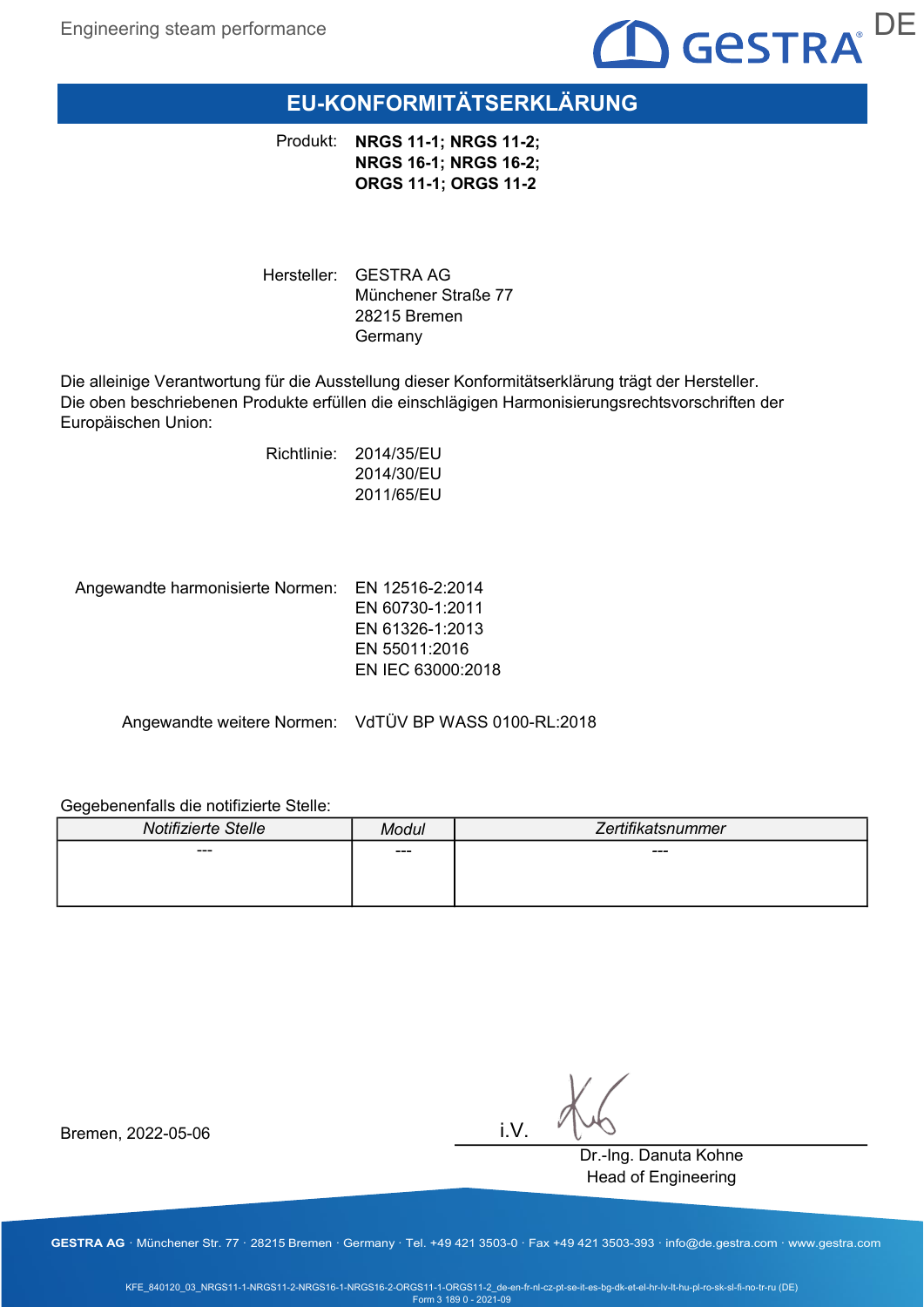

# EU DECLARATION OF CONFORMITY

Product: NRGS 11-1; NRGS 11-2; NRGS 16-1; NRGS 16-2; ORGS 11-1; ORGS 11-2

Manufacturer: GESTRA AG Münchener Straße 77 28215 Bremen Germany

This declaration of conformity is issued under the sole responsibility of the manufacturer. The products of the declaration described above are in conformity with the relevant Union harmonisation legislation:

> Directive: 2014/35/EU 2014/30/EU 2011/65/EU

Applied harmonized standards: EN 12516-2:2014 EN 60730-1:2011 EN 61326-1:2013 EN 55011:2016 EN IEC 63000:2018

Applied other standards: VdTÜV BP WASS 0100-RL:2018

Where applicable, the notified body:

| <b>Notified Body</b> | <b>ndule</b> | Certificate No. |
|----------------------|--------------|-----------------|
| ---                  | ---          | $---$           |
|                      |              |                 |
|                      |              |                 |

Bremen, 2022-05-06

(original signature see page 1)

Dr.-Ing. Danuta Kohne Head of Engineering

GESTRA AG · Münchener Str. 77 · 28215 Bremen · Germany · Tel. +49 421 3503-0 · Fax +49 421 3503-393 · info@de.gestra.com · www.gestra.com

KFE\_840120\_03\_NRGS11-1-NRGS11-2-NRGS16-1-NRGS16-2-ORGS11-1-ORGS11-2\_de-en-fr-nl-cz-pt-se-it-es-bg-dk-et-el-hr-lv-lt-hu-pl-ro-sk-sl-fi-no-tr-ru (EN) Form 3 189 0 - 2021-09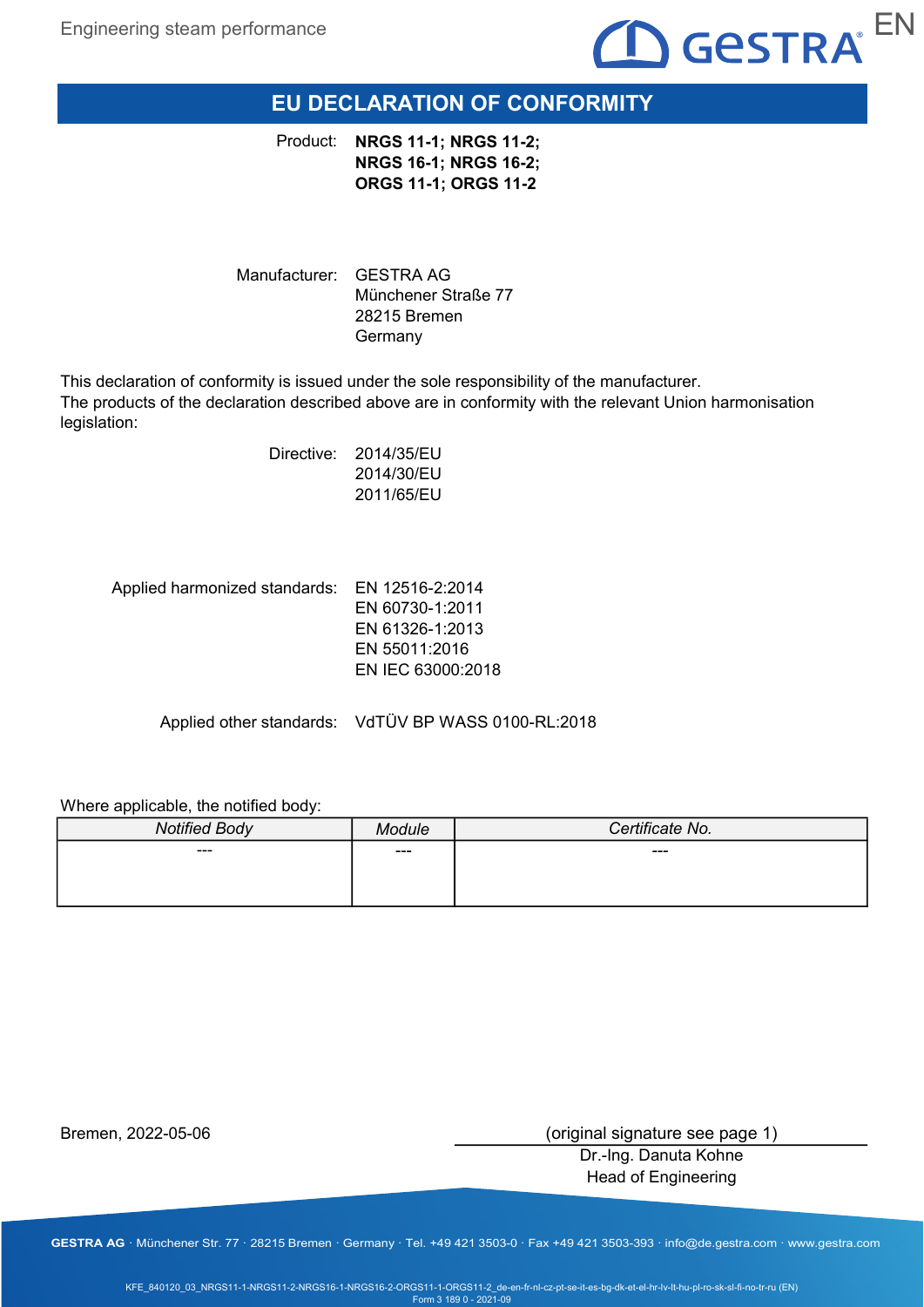

### ЕС декларация за съответствие

NRGS 11-1; NRGS 11-2; NRGS 16-1; NRGS 16-2; ORGS 11-1; ORGS 11-2 Продукт:

Производител: GESTRA AG Münchener Straße 77 28215 Bremen Germany

Производителят носи единствената отговорност за издаването на тази декларация за съответствие. Горепосочените продукти отговарят на съответните предписания за хармонизиране на Европейския съюз:

> Директива: 2014/35/EU 2014/30/EU 2011/65/EU

| Приложени хармонизирани | EN 12516-2:2014            |
|-------------------------|----------------------------|
|                         | стандарти: EN 60730-1:2011 |
|                         | EN 61326-1:2013            |
|                         | EN 55011:2016              |
|                         | EN IEC 63000:2018          |
|                         |                            |

Други приложени стандарти: VdTÜV BP WASS 0100-RL:2018

#### Ако е приложимо, нотифицираният орган:

| Нотифициран орган | Модvп | Номер на сертификат |
|-------------------|-------|---------------------|
| ---               | $--$  | ---                 |
|                   |       |                     |
|                   |       |                     |

Bremen, 2022-05-06

(Оригинален подпис виж страница 1)

Dr.-Ing. Danuta Kohne Head of Engineering

GESTRA AG · Münchener Str. 77 · 28215 Bremen · Germany · Tel. +49 421 3503-0 · Fax +49 421 3503-393 · info@de.gestra.com · www.gestra.com

KFE\_840120\_03\_NRGS11-1-NRGS11-2-NRGS16-1-NRGS16-2-ORGS11-1-ORGS11-2\_de-en-fr-nl-cz-pt-se-it-es-bg-dk-et-el-hr-lv-lt-hu-pl-ro-sk-sl-fi-no-tr-ru (BG) Form 3 189 0 - 2021-09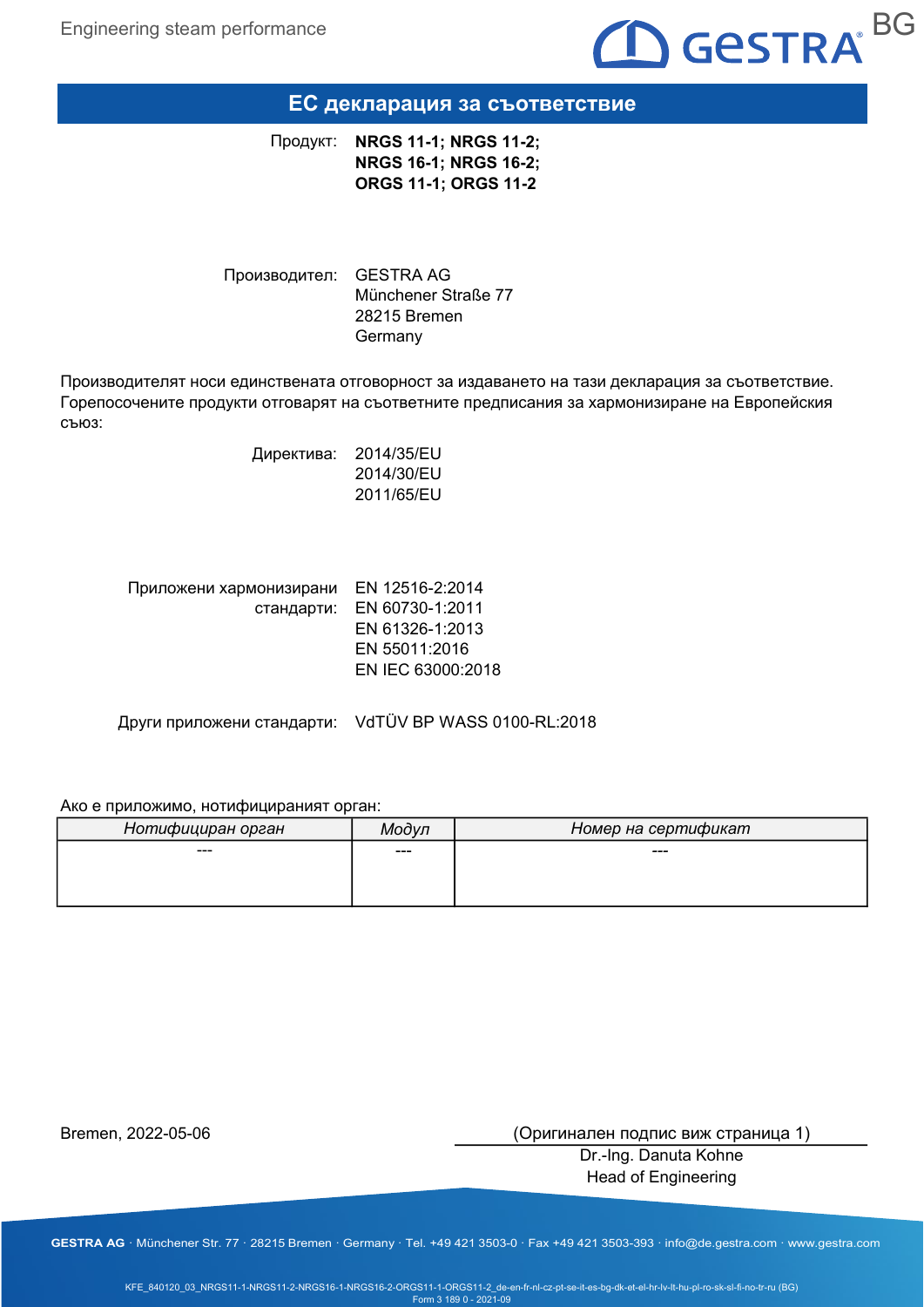

## Declaración de conformidad de la UE

NRGS 11-1; NRGS 11-2; NRGS 16-1; NRGS 16-2; ORGS 11-1; ORGS 11-2 Producto:

Fabricante: GESTRA AG Münchener Straße 77 28215 Bremen Germany

El fabricante asume toda la responsabilidad por la expedición de esta declaración de conformidad. Los productos descritos arriba cumplen la legislación pertinente sobre armonización de la Comunidad Europea:

> Directiva: 2014/35/EU 2014/30/EU 2011/65/EU

Normas armonizadas aplicadas: EN 12516-2:2014 EN 60730-1:2011 EN 61326-1:2013 EN 55011:2016 EN IEC 63000:2018

Otras normas aplicadas: VdTÜV BP WASS 0100-RL:2018

#### Dado el caso, el organismo notificado:

| Organismo notificado | Módulo | N.º de certificado |
|----------------------|--------|--------------------|
| ---                  | ---    | ---                |
|                      |        |                    |
|                      |        |                    |

Bremen, 2022-05-06

(Firma original, véase la página 1)

Dr.-Ing. Danuta Kohne Head of Engineering

GESTRA AG · Münchener Str. 77 · 28215 Bremen · Germany · Tel. +49 421 3503-0 · Fax +49 421 3503-393 · info@de.gestra.com · www.gestra.com

KFE\_840120\_03\_NRGS11-1-NRGS11-2-NRGS16-1-NRGS16-2-ORGS11-1-ORGS11-2\_de-en-fr-nl-cz-pt-se-it-es-bg-dk-et-el-hr-lv-lt-hu-pl-ro-sk-sl-fi-no-tr-ru (ES) Form 3 189 0 - 2021-09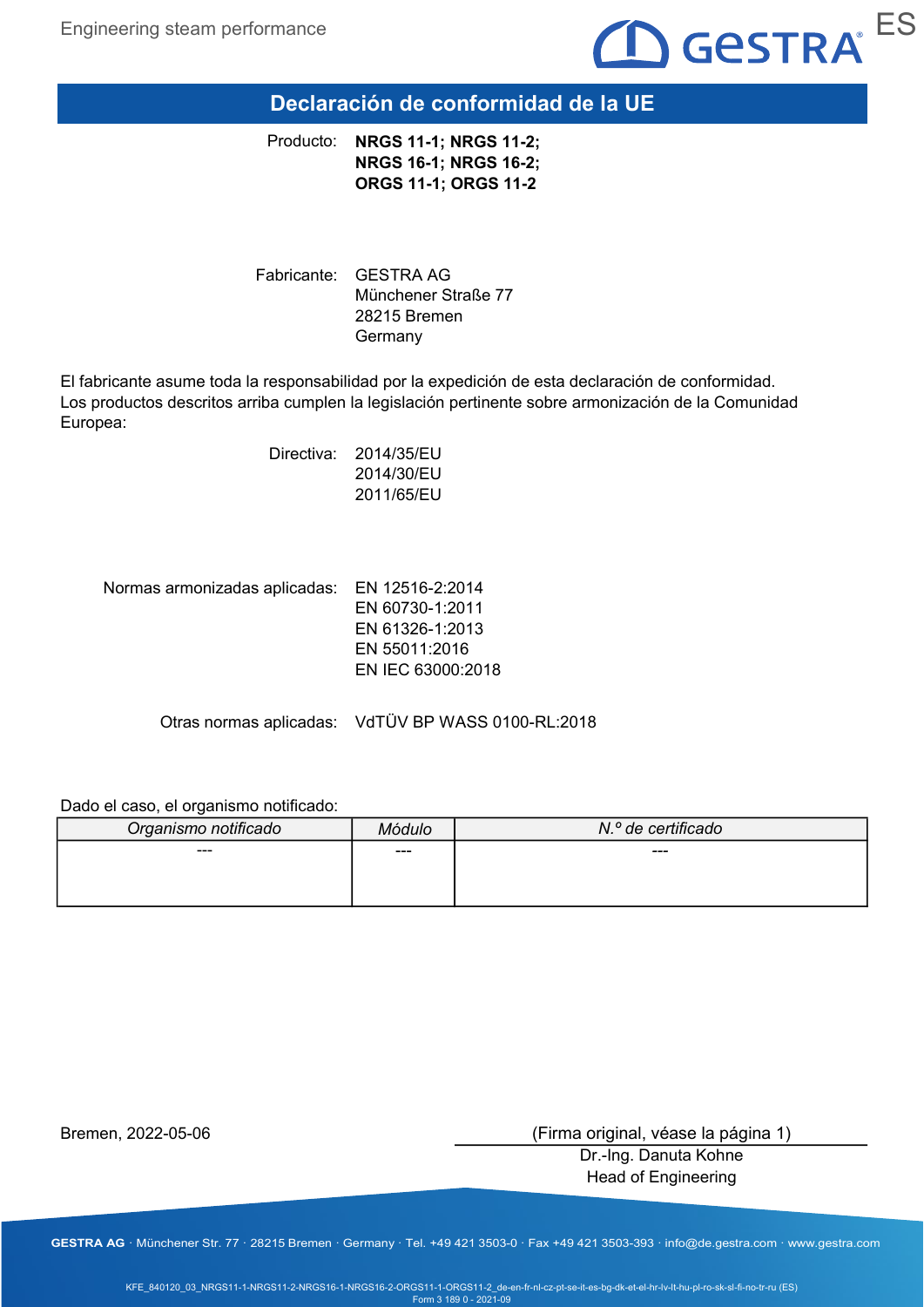

# EU Prohlášení o shodě

Výrobek: NRGS 11-1; NRGS 11-2; NRGS 16-1; NRGS 16-2; ORGS 11-1; ORGS 11-2

Výrobce: GESTRA AG Münchener Straße 77 28215 Bremen Germany

Výhradní odpovědnost za vystavení tohoto Prohlášení o shodě nese výrobce. Výše popsané výrobky splňují příslušné harmonizační předpisy Evropské unie:

> Směrnice: 2014/35/EU 2014/30/EU 2011/65/EU

Použité harmonizované normy: EN 12516-2:2014 EN 60730-1:2011 EN 61326-1:2013 EN 55011:2016 EN IEC 63000:2018

Další použité normy: VdTÜV BP WASS 0100-RL:2018

### Případně oznámený subjekt:

| Oznámený subjekt | Modul | tifil⁄át ă<br>.dl ∪. |
|------------------|-------|----------------------|
| ---              | $---$ | ---                  |
|                  |       |                      |
|                  |       |                      |

Bremen, 2022-05-06

(Originální podpis viz strna 1)

Dr.-Ing. Danuta Kohne Head of Engineering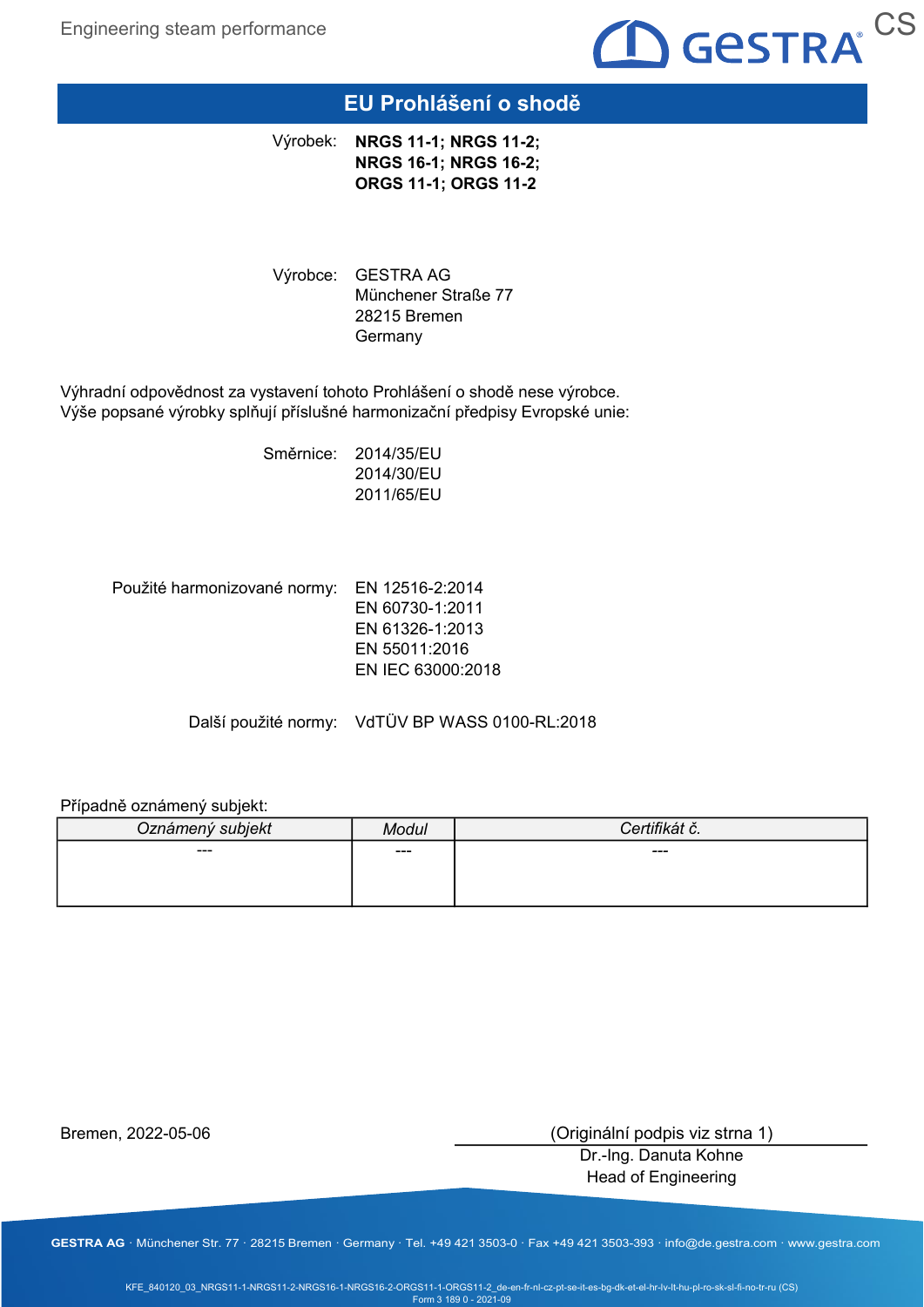

# EF-overensstemmelseserklæring

Produkt: NRGS 11-1; NRGS 11-2; NRGS 16-1; NRGS 16-2; ORGS 11-1; ORGS 11-2

Fabrikant: GESTRA AG Münchener Straße 77 28215 Bremen Germany

Fabrikanten er eneansvarlig for udstedelsen af overensstemmelseserklæringen. De ovenfor beskrevne produkter overholder den relevante harmoniseringslovgivning i Den Europæiske Union:

> Direktiv: 2014/35/EU 2014/30/EU 2011/65/EU

Anvendte harmoniserede standarder: EN 12516-2:2014

EN 60730-1:2011 EN 61326-1:2013 EN 55011:2016 EN IEC 63000:2018

Andre anvendte standarder: VdTÜV BP WASS 0100-RL:2018

### I givet fald det bemyndigede organ:

| Bemyndiget organ |     | Certifikat nr. |
|------------------|-----|----------------|
| ---              | --- | ---            |
|                  |     |                |
|                  |     |                |

Bremen, 2022-05-06

(Se side 1 mht. original underskrift)

Dr.-Ing. Danuta Kohne Head of Engineering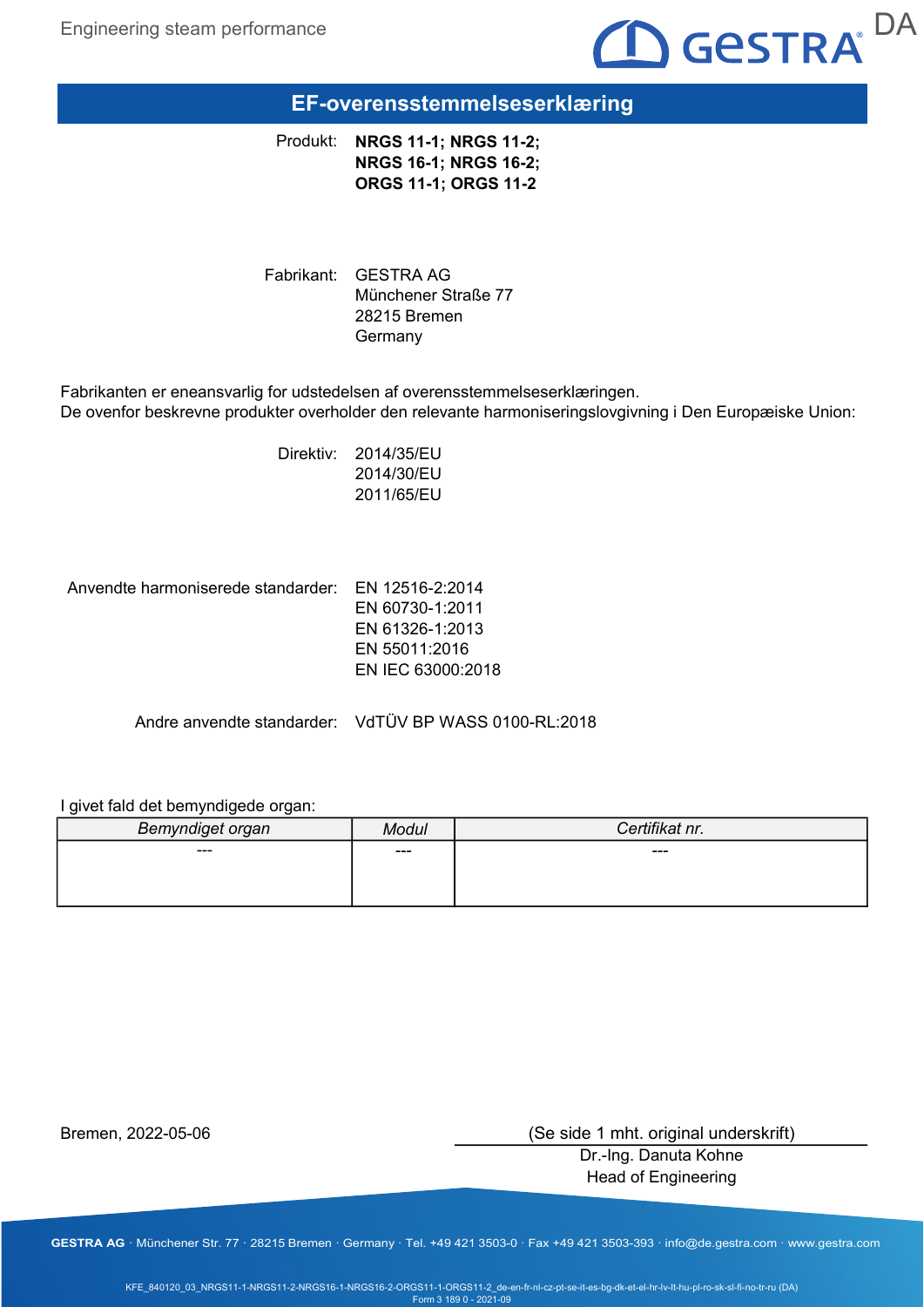

### ELi vastavusdeklaratsioon

Toode: NRGS 11-1; NRGS 11-2; NRGS 16-1; NRGS 16-2; ORGS 11-1; ORGS 11-2

Tootja: GESTRA AG Münchener Straße 77 28215 Bremen Germany

Tootjal lasub käesoleva vastavusdeklaratsiooni väljaandmise eest ainuvastutus. Eespool kirjeldatud tooted täidavad Euroopa Liidu asjaomaseid ühtlustusnõudeid:

> Direktiiv: 2014/35/EU 2014/30/EU 2011/65/EU

Kohaldatud ühtlustatud standardid: EN 12516-2:2014

EN 60730-1:2011 EN 61326-1:2013 EN 55011:2016 EN IEC 63000:2018

Muud kohaldatud standardid: VdTÜV BP WASS 0100-RL:2018

### Vajaduse korral teavitatud asutus:

| Teavitatud asutus | Moodul | Sertifikaadi nr |
|-------------------|--------|-----------------|
| $--$              | $--$   | ---             |
|                   |        |                 |
|                   |        |                 |

Bremen, 2022-05-06

(Allkirja originaali vaadake lk 1)

Dr.-Ing. Danuta Kohne Head of Engineering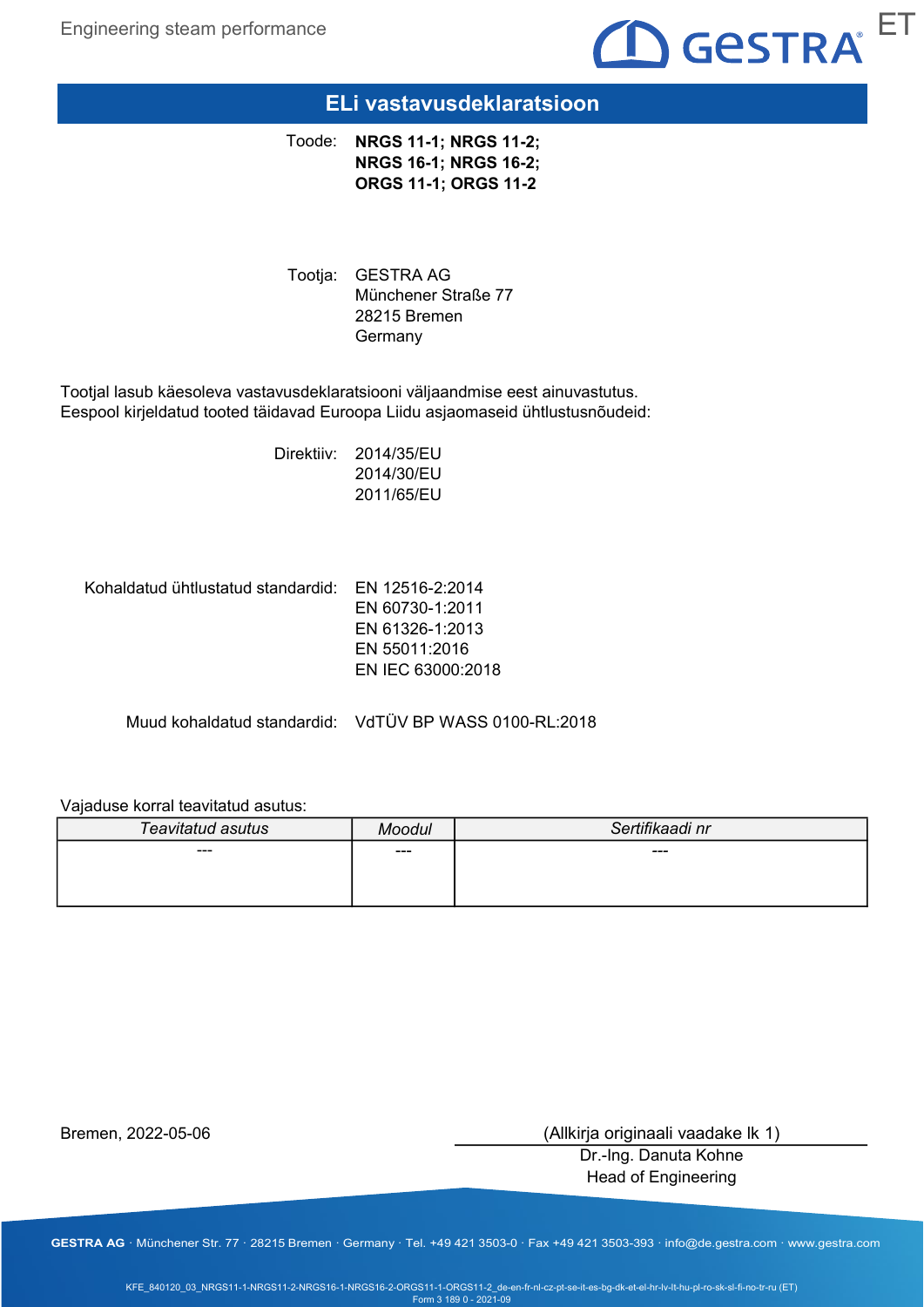

# Δήλωση συμμόρφωσης ΕΕ

Προϊόν: **NRGS 11-1; NRGS 11-2;** NRGS 16-1; NRGS 16-2; ORGS 11-1; ORGS 11-2

Κατασκευαστής: GESTRA AG Münchener Straße 77 28215 Bremen Germany

Η αποκλειστική ευθύνη για την έκδοση αυτής της δήλωσης συμμόρφωσης βαρύνει τον κατασκευαστή. Τα προϊόντα που αναφέρονται παραπάνω πληρούν τη σχετική νομοθεσία εναρμόνισης της Ευρωπαϊκής Ένωσης:

> Οδηγία: 2014/35/EU 2014/30/EU 2011/65/EU

| Εφαρμοζόμενα εναρμονισμένα ΕΝ 12516-2:2014 |
|--------------------------------------------|
| πρότυπα: EN 60730-1:2011                   |
| EN 61326-1:2013                            |
| EN 55011:2016                              |
| EN IEC 63000:2018                          |
|                                            |

Εφαρμοζόμενα περαιτέρω πρότυπα: VdTÜV BP WASS 0100-RL:2018

### Ενδεχομένως η κοινοποιημένη υπηρεσία:

| Κοινοποιημένος φορέας | Μονάδα | Αρ. Πιστοποιητικού |
|-----------------------|--------|--------------------|
| $- - -$               | ---    | $- - -$            |
|                       |        |                    |
|                       |        |                    |

Bremen, 2022-05-06

(Αυθεντική υπογραφή, δείτε σελίδα 1)

Dr.-Ing. Danuta Kohne Head of Engineering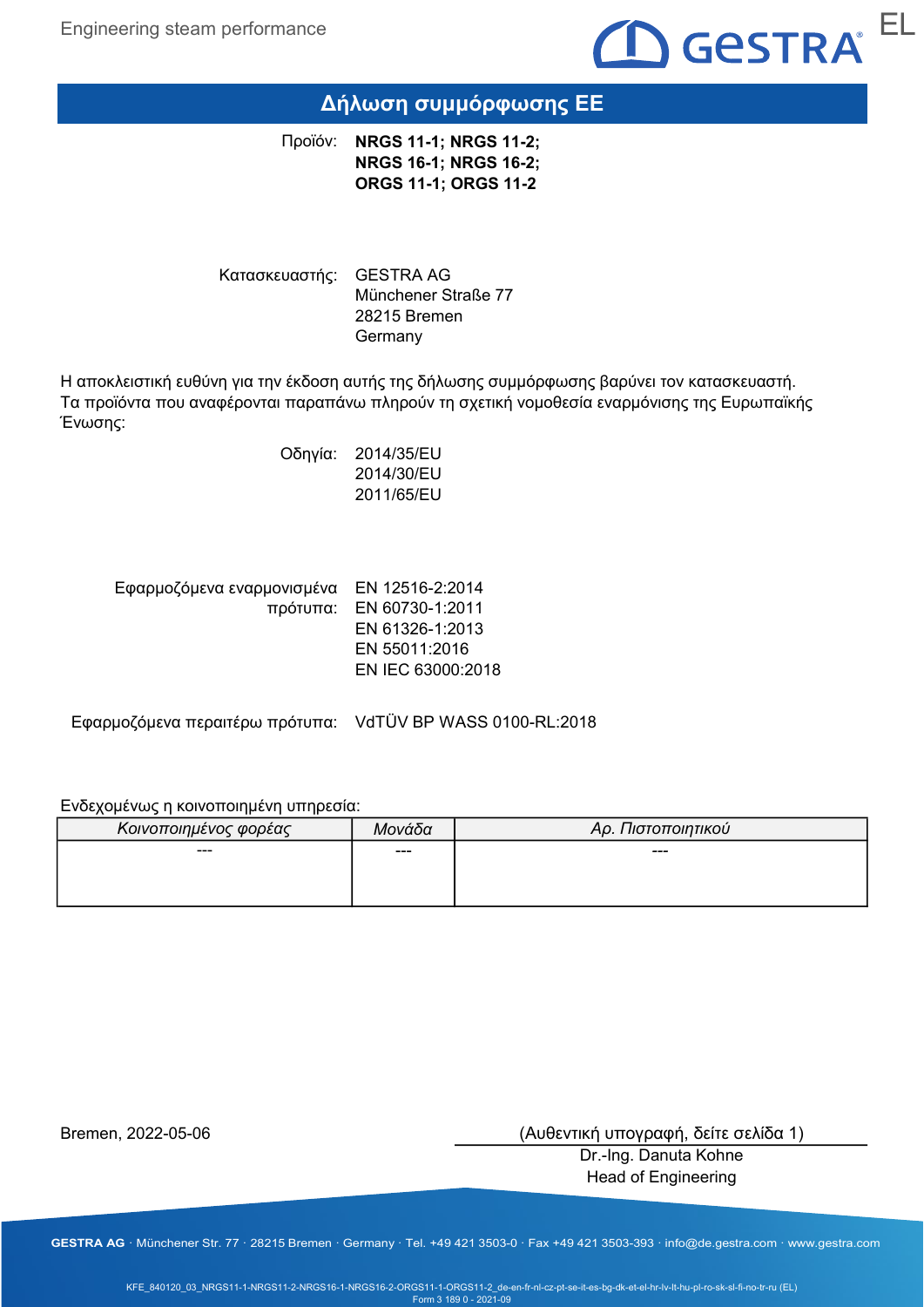

### Déclaration de conformité UE

Produit : NRGS 11-1; NRGS 11-2; NRGS 16-1; NRGS 16-2; ORGS 11-1; ORGS 11-2

Fabricant : GESTRA AG Münchener Straße 77 28215 Bremen Germany

Le fabricant est le seul responsable de la publication de la présente déclaration de conformité. Les produits mentionnés ci-dessus respectent les directives d'harmonisation en vigueur dans l'Union européenne :

> Directive 2014/35/EU 2014/30/EU 2011/65/EU

Normes harmonisées appliquées : EN 12516-2:2014 EN 60730-1:2011 EN 61326-1:2013 EN 55011:2016 EN IEC 63000:2018

Autres normes appliquées : VdTÜV BP WASS 0100-RL:2018

#### Le cas échéant, l'organisme notifié:

| Organisme notifié | $\neg$ dule | Certificat n° |
|-------------------|-------------|---------------|
| $--$              | $---$       | ---           |
|                   |             |               |
|                   |             |               |

Bremen, 2022-05-06

(Signature originale, voir page 1)

Dr.-Ing. Danuta Kohne Head of Engineering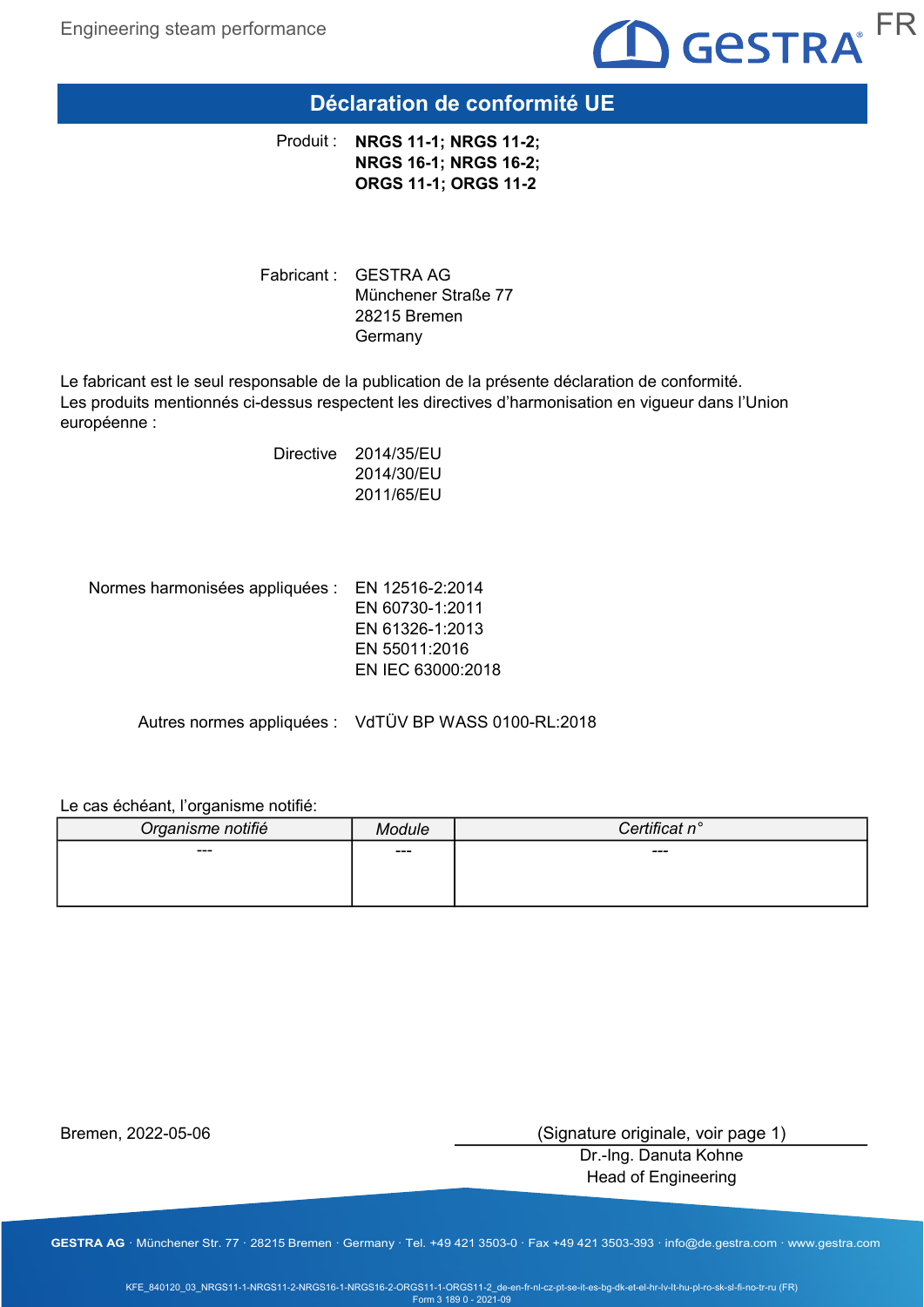

# EU izjava o sukladnosti

Proizvod: NRGS 11-1; NRGS 11-2; NRGS 16-1; NRGS 16-2; ORGS 11-1; ORGS 11-2

Proizvođač: GESTRA AG Münchener Straße 77 28215 Bremen Germany

Isključivu odgovornost za izdavanje ove Izjave o sukladnosti snosi proizvođač. Prethodno navedeni proizvodi zadovoljavaju mjerodavne pravne propise o usklađivanju Europske unije:

> Direktiva: 2014/35/EU 2014/30/EU 2011/65/EU

Primijenjene usklađene norme: EN 12516-2:2014 EN 60730-1:2011 EN 61326-1:2013 EN 55011:2016 EN IEC 63000:2018

Ostale primijenjene norme: VdTÜV BP WASS 0100-RL:2018

#### Po potrebi prijavljeno tijelo:

| Prijavljeno tijelo | Modul | Br. Certifikata |
|--------------------|-------|-----------------|
| ---                | $---$ | ---             |
|                    |       |                 |
|                    |       |                 |

Bremen, 2022-05-06

(Originalni potpis, vidi stranicu 1)

Dr.-Ing. Danuta Kohne Head of Engineering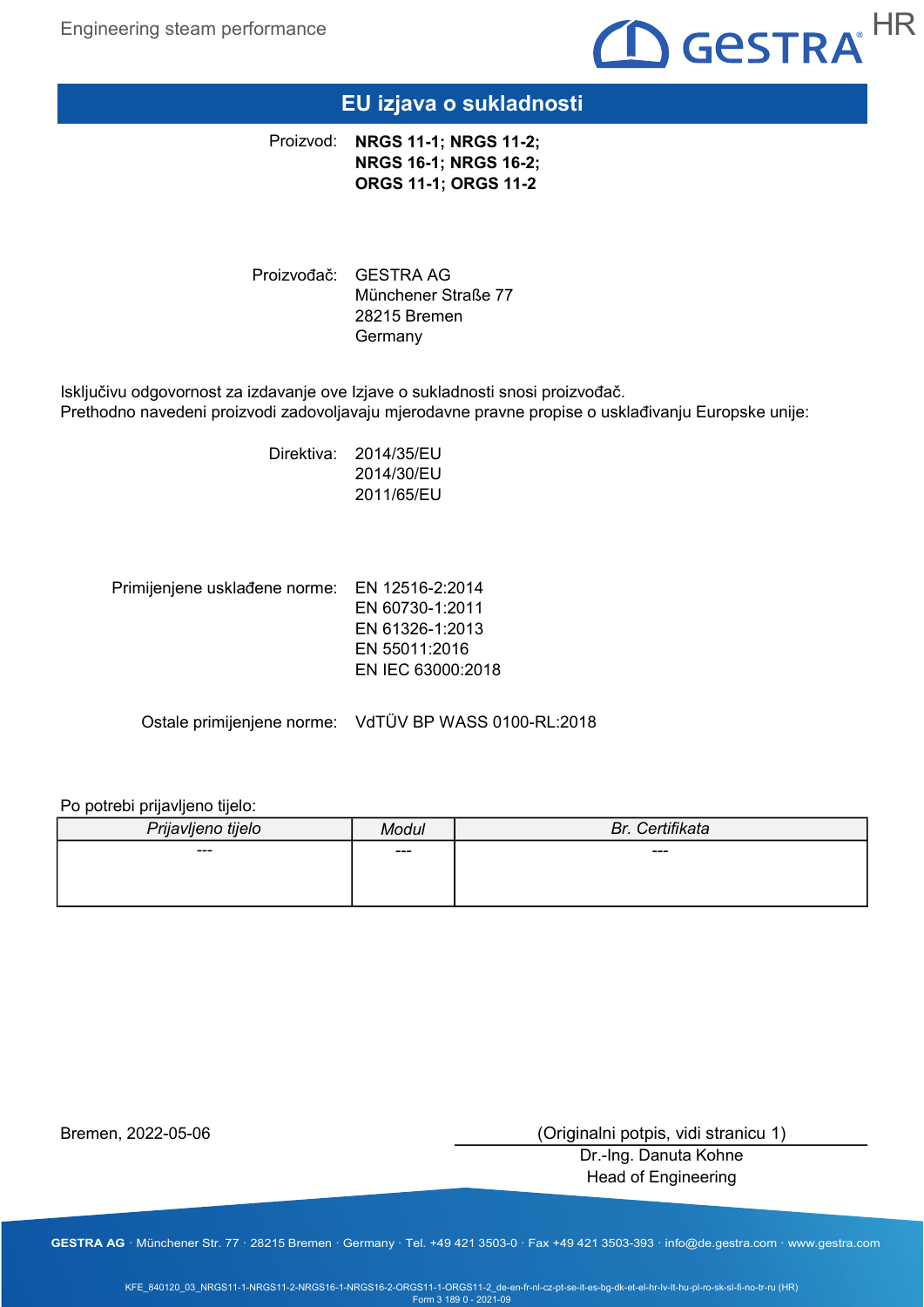

Dichiarazione di conformità UE

Prodotto: NRGS 11-1; NRGS 11-2; NRGS 16-1; NRGS 16-2; ORGS 11-1; ORGS 11-2

Fabbricante: GESTRA AG Münchener Straße 77 28215 Bremen Germany

La presente dichiarazione di conformità è rilasciata sotto l'esclusiva responsabilità del fabbricante. I prodotti oggetto della dichiarazione di cui sopra sono conformi alla pertinente normativa di armonizzazione dell'UE:

> Direttiva: 2014/35/EU 2014/30/EU 2011/65/EU

Norme armonizzate applicate: EN 12516-2:2014 EN 60730-1:2011 EN 61326-1:2013 EN 55011:2016 EN IEC 63000:2018

Altre norme applicate: VdTÜV BP WASS 0100-RL:2018

Ove applicabile, organismo notificato:

| Organismo notificato | Modulo | Certificato N. |
|----------------------|--------|----------------|
| ---                  | ---    | $---$          |
|                      |        |                |
|                      |        |                |

Bremen, 2022-05-06

(Firma originale vedi pagina 1)

Dr.-Ing. Danuta Kohne Head of Engineering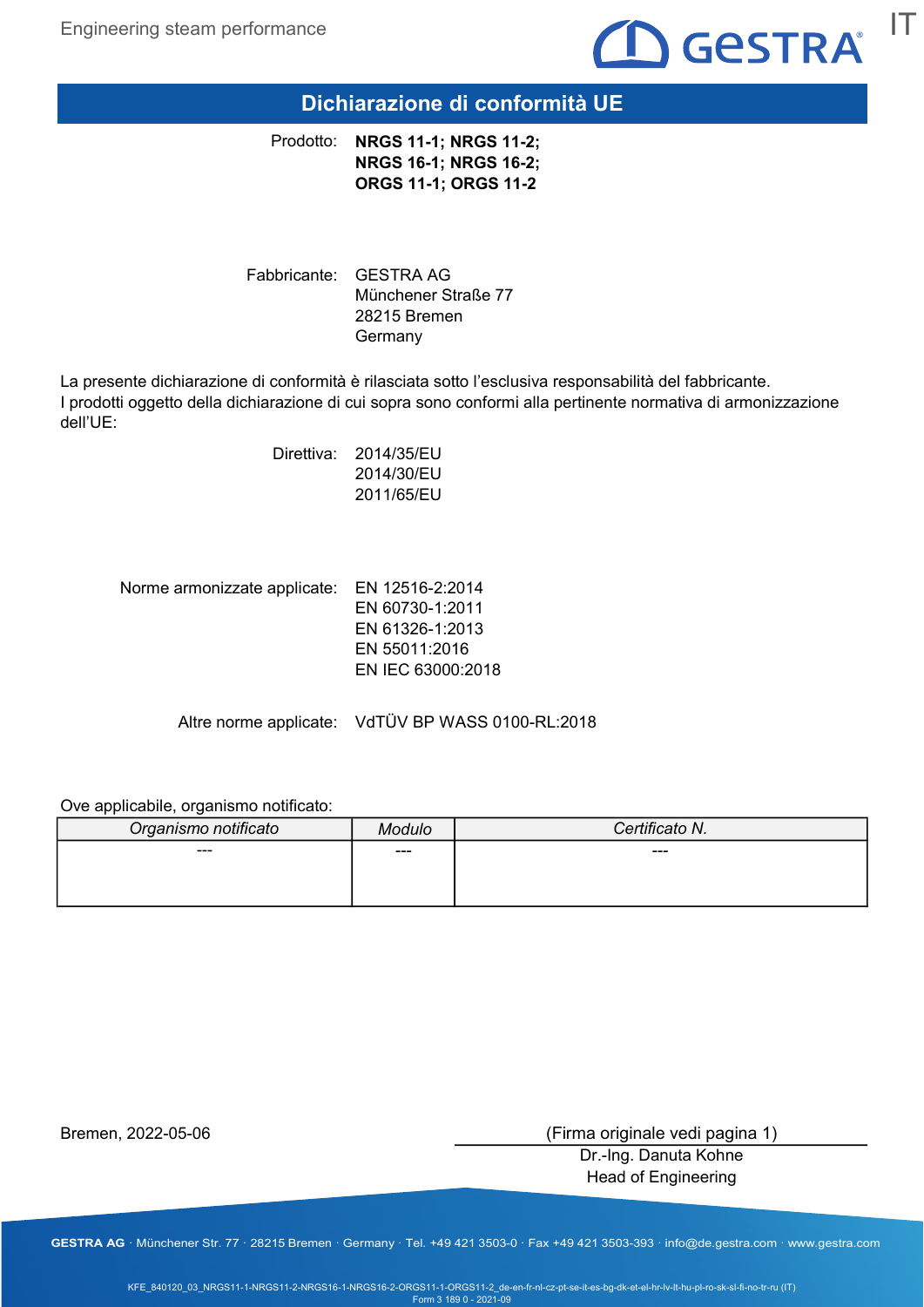Engineering steam performance



### ES atbilstības deklarācija

NRGS 11-1; NRGS 11-2; NRGS 16-1; NRGS 16-2; ORGS 11-1; ORGS 11-2 Izstrādājums:

Ražotājs: GESTRA AG Münchener Straße 77 28215 Bremen **Germany** 

Šī atbilstības deklarācija ir izdota vienīgi uz ražotāja atbildību. Iepriekš minētie izstrādājumi izpilda attiecīgos Eiropas Savienības saskaņošanas tiesību aktus:

> Direktīva: 2014/35/EU 2014/30/EU 2011/65/EU

Piemērotie saskaņotie standarti: EN 12516-2:2014 EN 60730-1:2011 EN 61326-1:2013 EN 55011:2016 EN IEC 63000:2018

Piemērotie papildu standarti: VdTÜV BP WASS 0100-RL:2018

#### Ja attiecas, kompetentā iestāde:

| Pilnvarotā iestāde | Modulic | Sertifikāta Nr. |
|--------------------|---------|-----------------|
| $--$               | $--$    | ---             |
|                    |         |                 |
|                    |         |                 |

Bremen, 2022-05-06

(Skatīt oriģinālo parakstu 1. lpp)

Dr.-Ing. Danuta Kohne Head of Engineering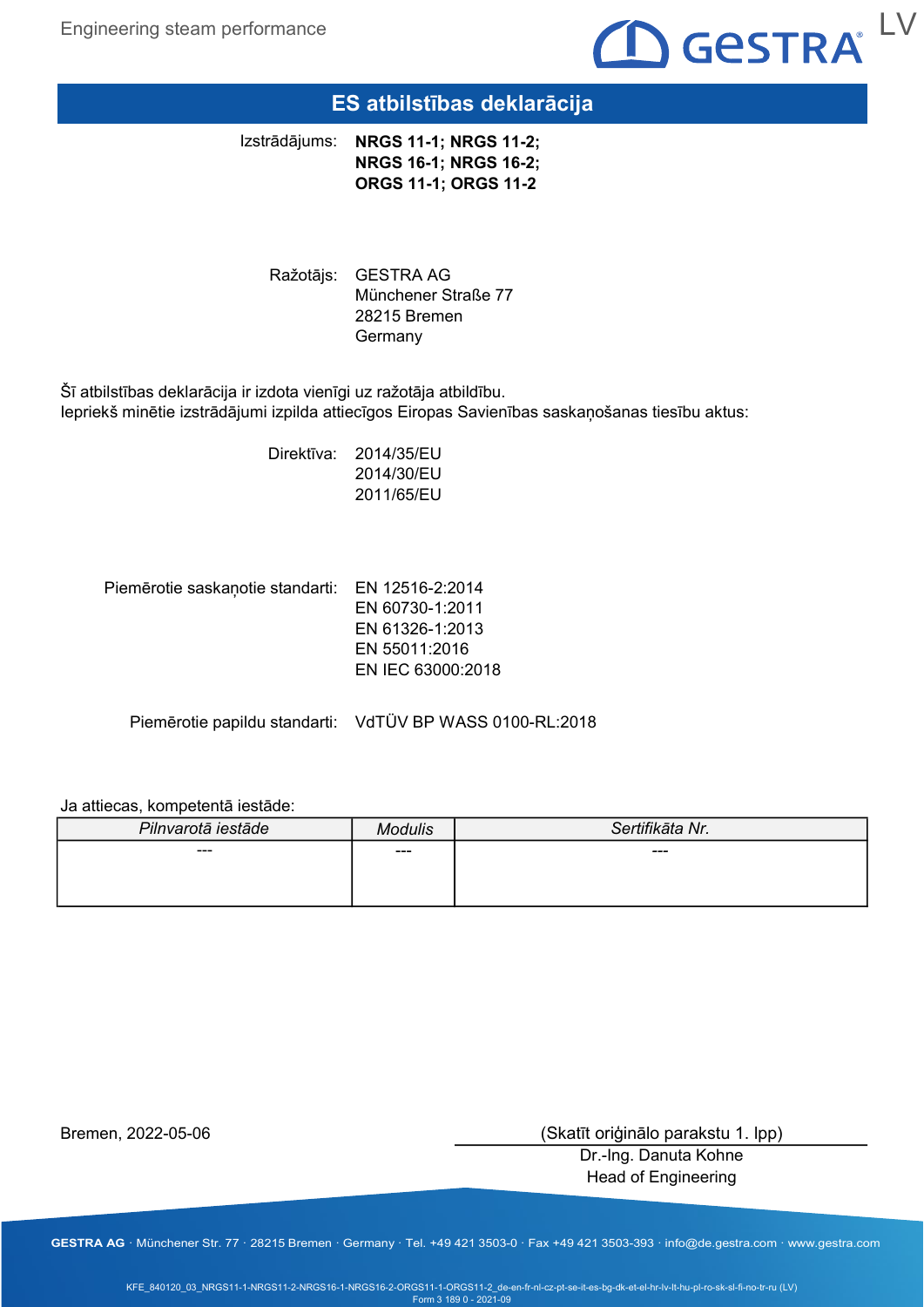

### ES atitikties deklaracija

Gaminys: NRGS 11-1; NRGS 11-2; NRGS 16-1; NRGS 16-2; ORGS 11-1; ORGS 11-2

Gamintojas: GESTRA AG Münchener Straße 77 28215 Bremen **Germany** 

Už šią atitikties deklaraciją atsakingas tik gamintojas. Pirmiau nurodyti gaminiai atitinka svarbius Europos Sąjungos derinimo teisės aktus:

> Direktyva: 2014/35/EU 2014/30/EU 2011/65/EU

Taikomi darnieji standartai: EN 12516-2:2014 EN 60730-1:2011 EN 61326-1:2013 EN 55011:2016 EN IEC 63000:2018

Kiti taikomi standartai: VdTÜV BP WASS 0100-RL:2018

Jei taikoma, notifikuotoji įstaiga:

| Notifikuotoji įstaiga | <b>Aodulis</b> | Pažymėjimo Nr. |
|-----------------------|----------------|----------------|
| ---                   | $--$           | ---            |
|                       |                |                |
|                       |                |                |

Bremen, 2022-05-06

(Originalų parašą žr. 1 puslapyje)

Dr.-Ing. Danuta Kohne Head of Engineering

GESTRA AG · Münchener Str. 77 · 28215 Bremen · Germany · Tel. +49 421 3503-0 · Fax +49 421 3503-393 · info@de.gestra.com · www.gestra.com

KFE\_840120\_03\_NRGS11-1-NRGS11-2-NRGS16-1-NRGS16-2-ORGS11-1-ORGS11-2\_de-en-fr-nl-cz-pt-se-it-es-bg-dk-et-el-hr-lv-lt-hu-pl-ro-sk-sl-fi-no-tr-ru (LT) Form 3 189 0 - 2021-09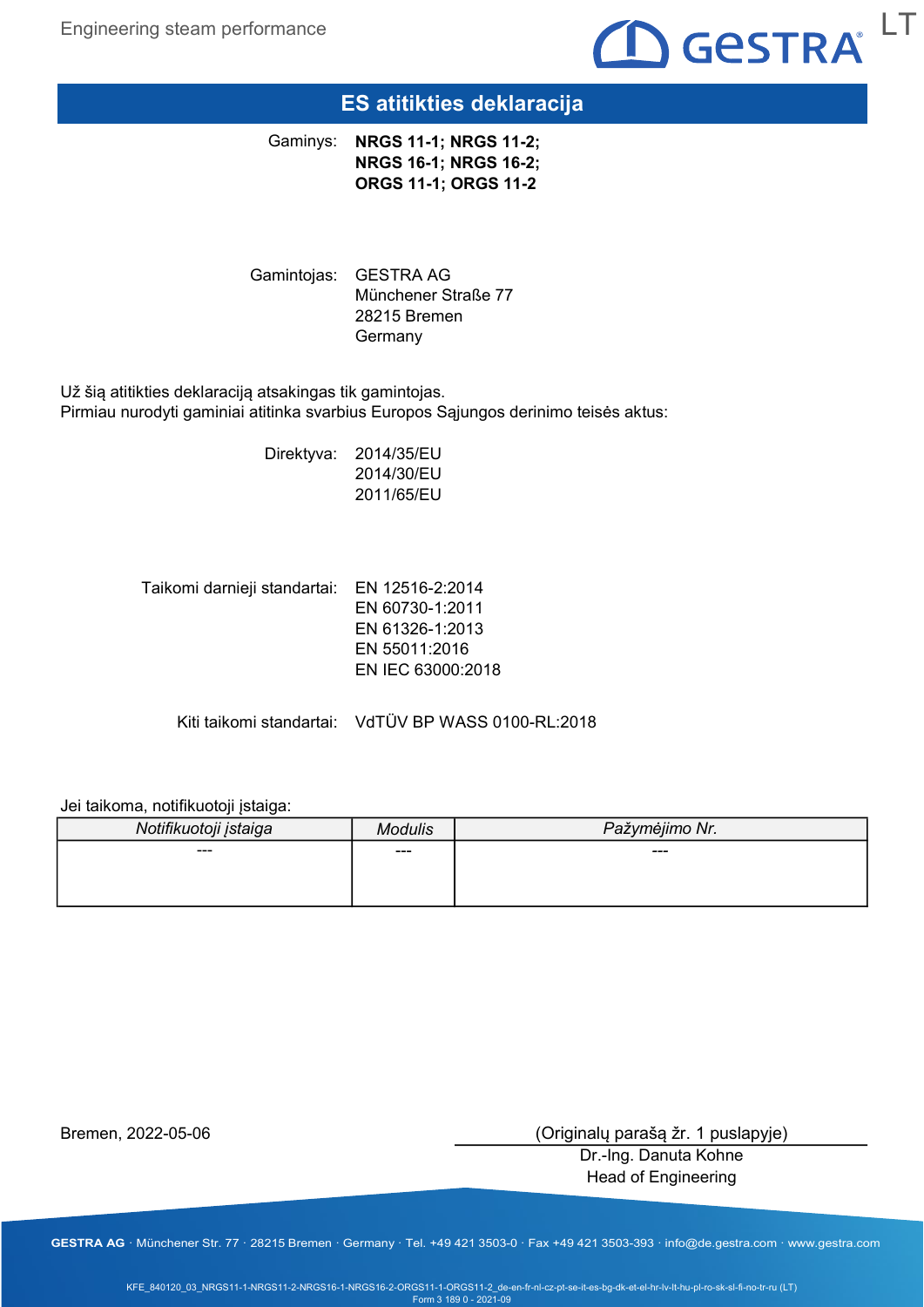

# EU-megfelelőségi nyilatkozat

NRGS 11-1; NRGS 11-2; NRGS 16-1; NRGS 16-2; ORGS 11-1; ORGS 11-2 Termék:

Gyártó: GESTRA AG Münchener Straße 77 28215 Bremen Germany

A jelen megfelelőségi nyilatkozat kiállításáért a kizárólagos felelősséget a gyártó viseli. A fent leírt termékek teljesítik az Európai Unió alkalmazandó harmonizációs jogszabályainak előírásait:

> Irányelv: 2014/35/EU 2014/30/EU 2011/65/EU

Alkalmazott harmonizált szabványok: EN 12516-2:2014 EN 60730-1:2011 EN 61326-1:2013 EN 55011:2016 EN IEC 63000:2018

Más alkalmazott szabványok: VdTÜV BP WASS 0100-RL:2018

### Adott esetben a bejelentett szervezet:

| <b>Bejelentett szervezet</b> | Modul | Tanúsítvány száma |
|------------------------------|-------|-------------------|
| ---                          | $--$  | ---               |
|                              |       |                   |
|                              |       |                   |

Bremen, 2022-05-06

(Az eredeti aláírást megtalálja az 1. oldalon)

Dr.-Ing. Danuta Kohne Head of Engineering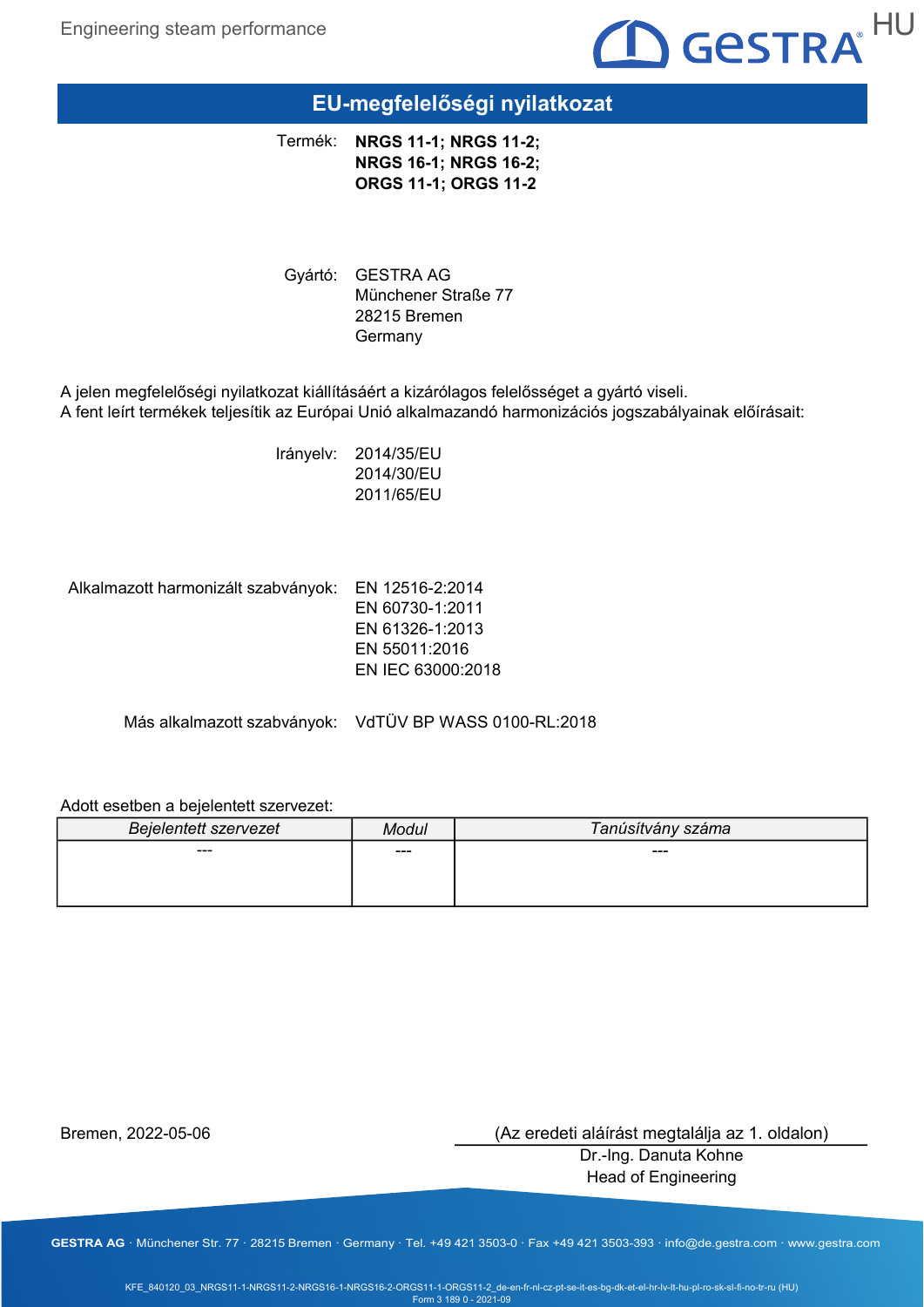

# Deklaracja zgodności UE

Produkt: NRGS 11-1; NRGS 11-2; NRGS 16-1; NRGS 16-2; ORGS 11-1; ORGS 11-2

Producent: GESTRA AG Münchener Straße 77 28215 Bremen Germany

Wyłączną odpowiedzialność za wystawienie niniejszej deklaracji zgodności ponosi producent. Opisane powyżej produkty są zgodne z odpowiednimi przepisami harmonizacyjnymi Unii Europejskiej:

> Dyrektywa: 2014/35/EU 2014/30/EU 2011/65/EU

Zastosowane normy EN 12516-2:2014 zharmonizowane: EN 60730-1:2011 EN 61326-1:2013 EN 55011:2016 EN IEC 63000:2018

Inne zastosowane normy: VdTÜV BP WASS 0100-RL:2018

#### W stosownych przypadkach – jednostka notyfikowana:

| Jednostka notyfikowana | <b>Moduł</b> | Nr certyfikatu |
|------------------------|--------------|----------------|
| $---$                  | $--$         | ---            |
|                        |              |                |
|                        |              |                |

Bremen, 2022-05-06

(Oryginalny podpis patrz strona 1)

Dr.-Ing. Danuta Kohne Head of Engineering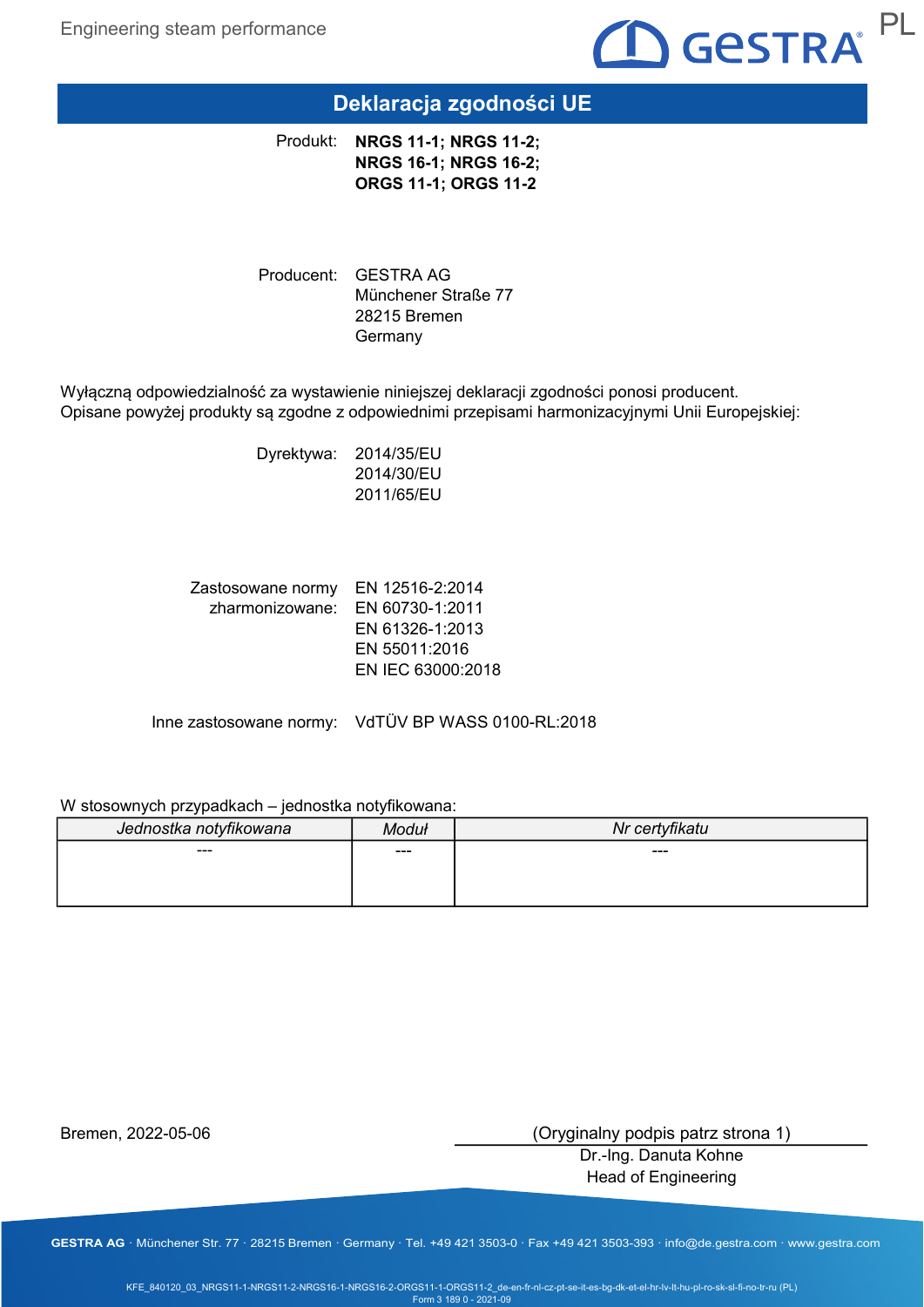

# EU-conformiteitsverklaring

Product: NRGS 11-1; NRGS 11-2; NRGS 16-1; NRGS 16-2; ORGS 11-1; ORGS 11-2

Fabrikant: GESTRA AG Münchener Straße 77 28215 Bremen Germany

Voor het opstellen van deze conformiteitsverklaring is uitsluitend de fabrikant verantwoordelijk. De hierboven beschreven producten zijn conform de desbetreffende harmonisatiewetgeving van de Europese Unie:

> Richtlijn: 2014/35/EU 2014/30/EU 2011/65/EU

| Toegepaste geharmoniseerde EN 12516-2:2014 |                         |
|--------------------------------------------|-------------------------|
|                                            | normen: EN 60730-1:2011 |
|                                            | EN 61326-1:2013         |
|                                            | EN 55011:2016           |
|                                            | EN IEC 63000:2018       |
|                                            |                         |

Toegepaste andere normen: VdTÜV BP WASS 0100-RL:2018

### Indien nodig de aangemelde instantie:

| Aangemelde instantie | <i><b>lodule</b></i> | Certificaatnr. |
|----------------------|----------------------|----------------|
| ---                  | $--$                 | ---            |
|                      |                      |                |
|                      |                      |                |

Bremen, 2022-05-06

(Voor originele handtekening zie pagina 1)

Dr.-Ing. Danuta Kohne Head of Engineering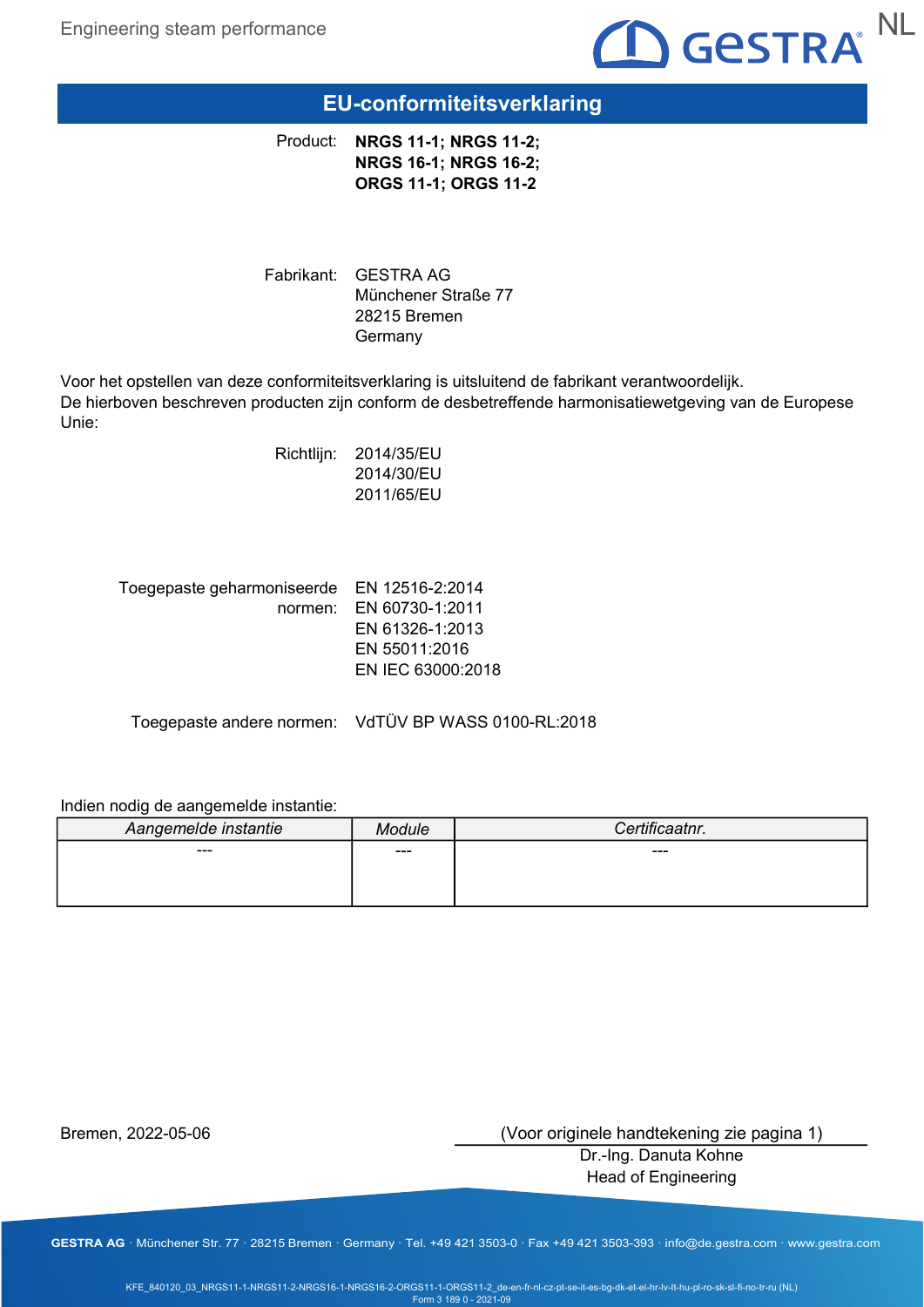

# Declaração de conformidade CE

NRGS 11-1; NRGS 11-2; NRGS 16-1; NRGS 16-2; ORGS 11-1; ORGS 11-2 Produto:

Fabricante: GESTRA AG Münchener Straße 77 28215 Bremen Germany

A presente declaração de conformidade é emitida sob a exclusiva responsabilidade do fabricante. Os produtos descritos anteriormente preenchem legislação de harmonização aplicável da União Europeia:

> Diretiva: 2014/35/EU 2014/30/EU 2011/65/EU

Normas harmonizadas aplicadas: EN 12516-2:2014 EN 60730-1:2011 EN 61326-1:2013 EN 55011:2016 EN IEC 63000:2018

Outras normas aplicadas: VdTÜV BP WASS 0100-RL:2018

### Eventualmente o organismo notificado:

| Organismo notificado | <i>Aódulo</i> | N.º de certificado |
|----------------------|---------------|--------------------|
| ---                  | $--$          | ---                |
|                      |               |                    |
|                      |               |                    |

Bremen, 2022-05-06

(Assinatura original ver página 1)

Dr.-Ing. Danuta Kohne Head of Engineering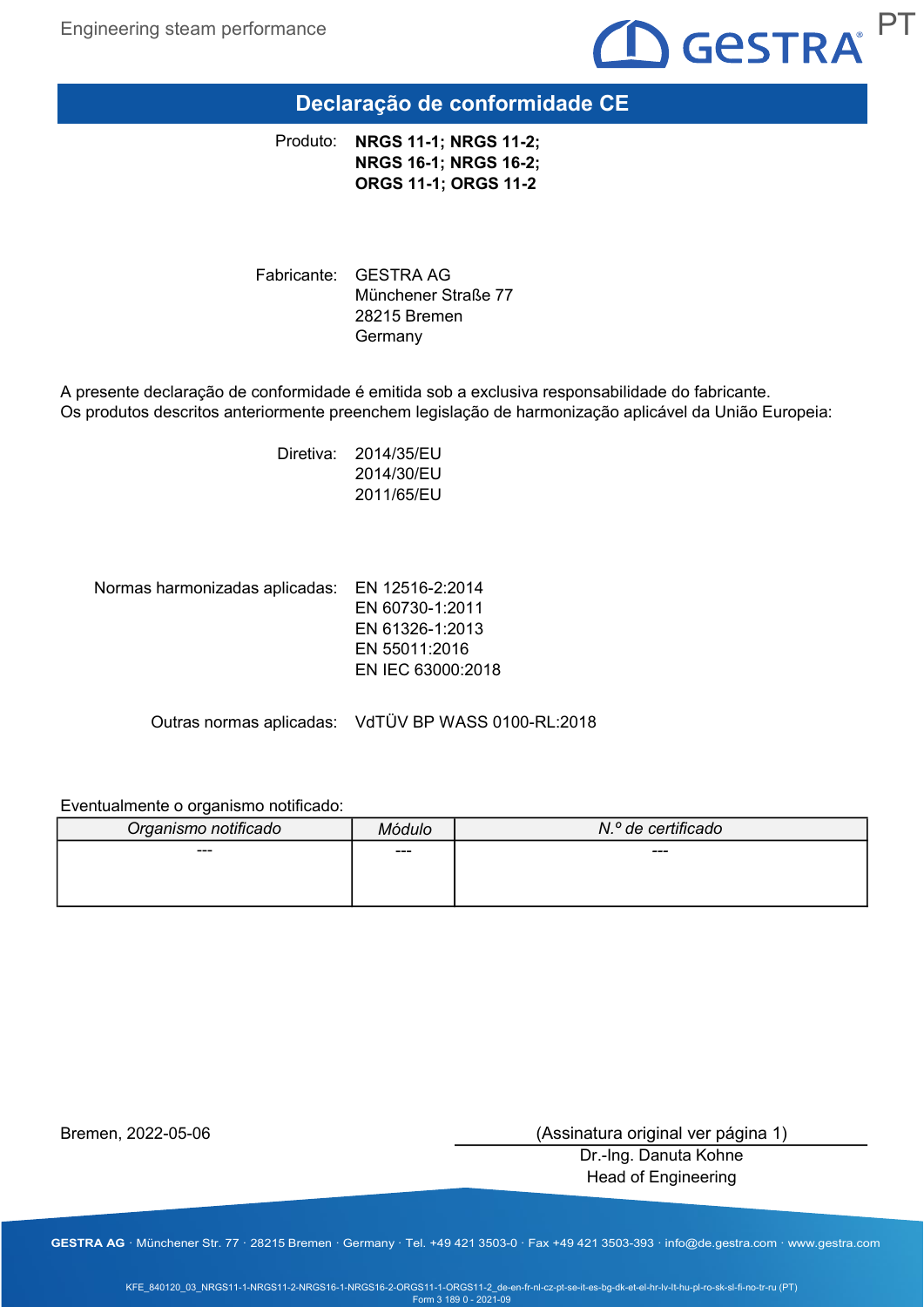

# Declarație de conformitate

Produs: NRGS 11-1; NRGS 11-2; NRGS 16-1; NRGS 16-2; ORGS 11-1; ORGS 11-2

Producător: GESTRA AG Münchener Straße 77 28215 Bremen Germany

Producătorul este singurul responsabil de întocmirea acestei declarații de conformitate. Produsele descrise mai sus îndeplinesc prevederile legislative armonizate ale Uniunii Europene:

> Directiva: 2014/35/EU 2014/30/EU 2011/65/EU

Standarde armonizate aplicate: EN 12516-2:2014 EN 60730-1:2011 EN 61326-1:2013 EN 55011:2016 EN IEC 63000:2018

Alte standarde aplicate: VdTÜV BP WASS 0100-RL:2018

### Organismul notificat, după caz:

| Organ notificat | Modul | Nr. certificat |
|-----------------|-------|----------------|
| $---$           | $---$ | $---$          |
|                 |       |                |
|                 |       |                |

Bremen, 2022-05-06

(Pentru semnătura originală consultaţi pagina 1)

Dr.-Ing. Danuta Kohne Head of Engineering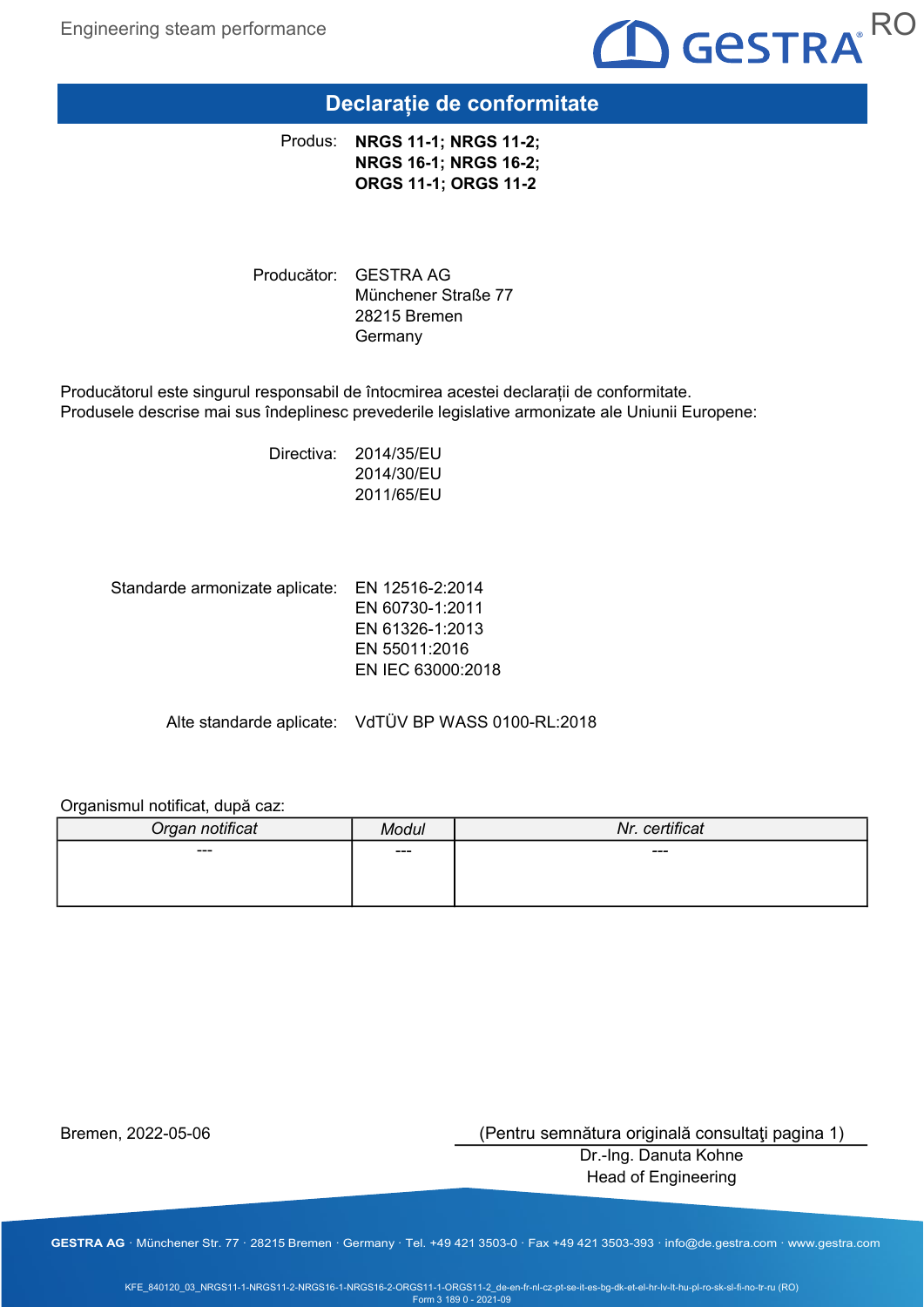

### EU Vyhlásenie o zhode

Výrobok: NRGS 11-1; NRGS 11-2; NRGS 16-1; NRGS 16-2; ORGS 11-1; ORGS 11-2

Výrobca: GESTRA AG Münchener Straße 77 28215 Bremen Germany

Výhradnú zodpovednosť za vystavenie toho vyhlásenia o zhode znáša výrobca. Vyššie popísané výrobky spĺňajú platné harmonizačné predpisy Európskej únie:

> Smernica: 2014/35/EU 2014/30/EU 2011/65/EU

Použité harmonizované normy: EN 12516-2:2014 EN 60730-1:2011 EN 61326-1:2013 EN 55011:2016 EN IEC 63000:2018

Ďalšie použité normy: VdTÜV BP WASS 0100-RL:2018

#### Prípadne notifikovaná osoba:

| Modul | Certifikát č. |
|-------|---------------|
| $--$  | ---           |
|       |               |
|       |               |

Bremen, 2022-05-06

(Originálny podpis pozri strana 1)

Dr.-Ing. Danuta Kohne Head of Engineering

GESTRA AG · Münchener Str. 77 · 28215 Bremen · Germany · Tel. +49 421 3503-0 · Fax +49 421 3503-393 · info@de.gestra.com · www.gestra.com

KFE\_840120\_03\_NRGS11-1-NRGS11-2-NRGS16-1-NRGS16-2-ORGS11-1-ORGS11-2\_de-en-fr-nl-cz-pt-se-it-es-bg-dk-et-el-hr-lv-lt-hu-pl-ro-sk-sl-fi-no-tr-ru (SK) Form 3 189 0 - 2021-09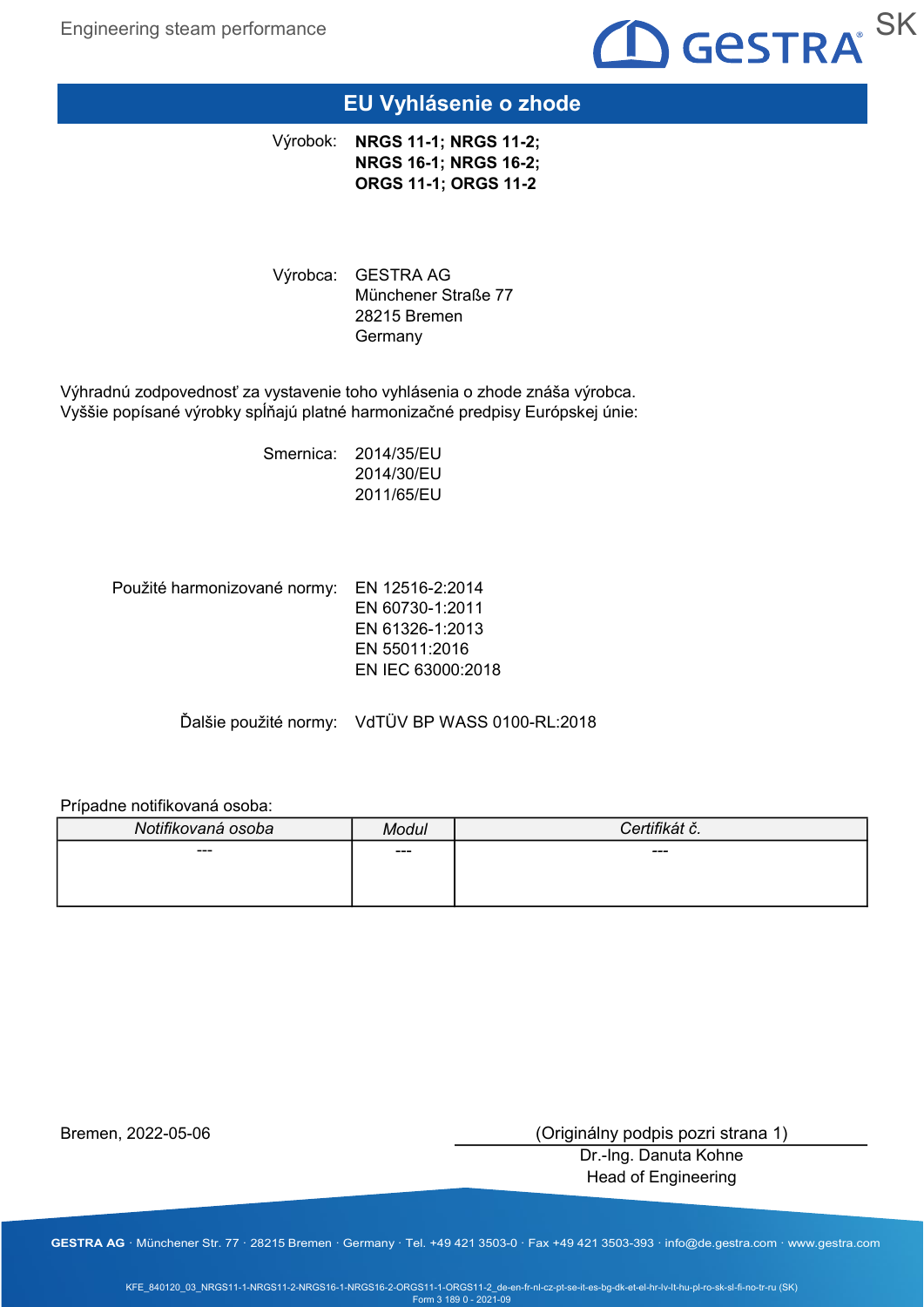

## ES Izjava o skladnosti

Izdelek: NRGS 11-1; NRGS 11-2; NRGS 16-1; NRGS 16-2; ORGS 11-1; ORGS 11-2

Proizvajalec: GESTRA AG Münchener Straße 77 28215 Bremen Germany

Za izdajo te izjave o skladnosti je odgovoren izključno proizvajalec. Zgoraj opisani izdelki so v skladu z veljavno usklajevalno zakonodajo Evropske unije:

> Direktiva: 2014/35/EU 2014/30/EU 2011/65/EU

Uporabljeni harmonizirani standardi: EN 12516-2:2014

EN 60730-1:2011 EN 61326-1:2013 EN 55011:2016 EN IEC 63000:2018

Uporabljeni dodatni standardi: VdTÜV BP WASS 0100-RL:2018

### Where applicable, the notified body:

| Priglašeni organ | Modul | Št. certifikata |
|------------------|-------|-----------------|
| ---              | $---$ | ---             |
|                  |       |                 |
|                  |       |                 |

Bremen, 2022-05-06

(Originalni podpis glejte na strani 1)

Dr.-Ing. Danuta Kohne Head of Engineering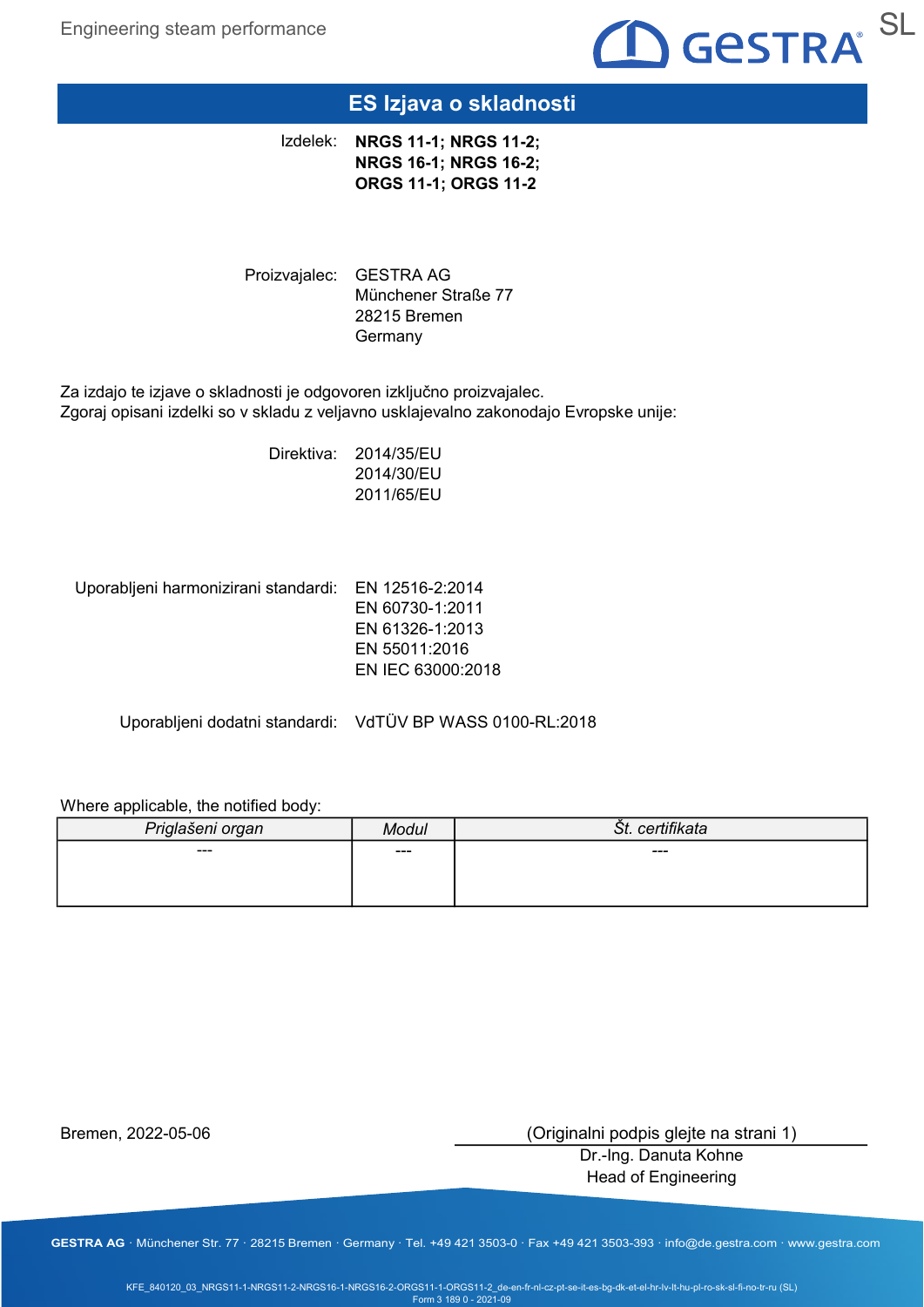

### EU-vaatimustenmukaisuusvakuutus

Tuote: NRGS 11-1; NRGS 11-2; NRGS 16-1; NRGS 16-2; ORGS 11-1; ORGS 11-2

Valmistaja: GESTRA AG Münchener Straße 77 28215 Bremen Germany

Tämän vaatimustenmukaisuusvakuutuksen laatimisesta vastaa yksinomaan valmistaja. Yllä mainitut tuotteet täyttävät Euroopan Unionin yhdenmukaistamislainsäädännön vaatimukset:

> Direktiivi: 2014/35/EU 2014/30/EU 2011/65/EU

| Sovelletut yhdenmukaistetut EN 12516-2:2014 |                             |
|---------------------------------------------|-----------------------------|
|                                             | standardit: EN 60730-1:2011 |
|                                             | EN 61326-1:2013             |
|                                             | EN 55011:2016               |
|                                             | EN IEC 63000:2018           |
|                                             |                             |

Sovelletut muut standardit: VdTÜV BP WASS 0100-RL:2018

### Mahdollisesti ilmoitettu laitos:

| Ilmoitettu laitos | oduuli | Sertifikaatin nro |
|-------------------|--------|-------------------|
| ---               | ---    | ---               |
|                   |        |                   |
|                   |        |                   |

Bremen, 2022-05-06

(Alkuperäinen allekirjoitus ks. sivu 1)

Dr.-Ing. Danuta Kohne Head of Engineering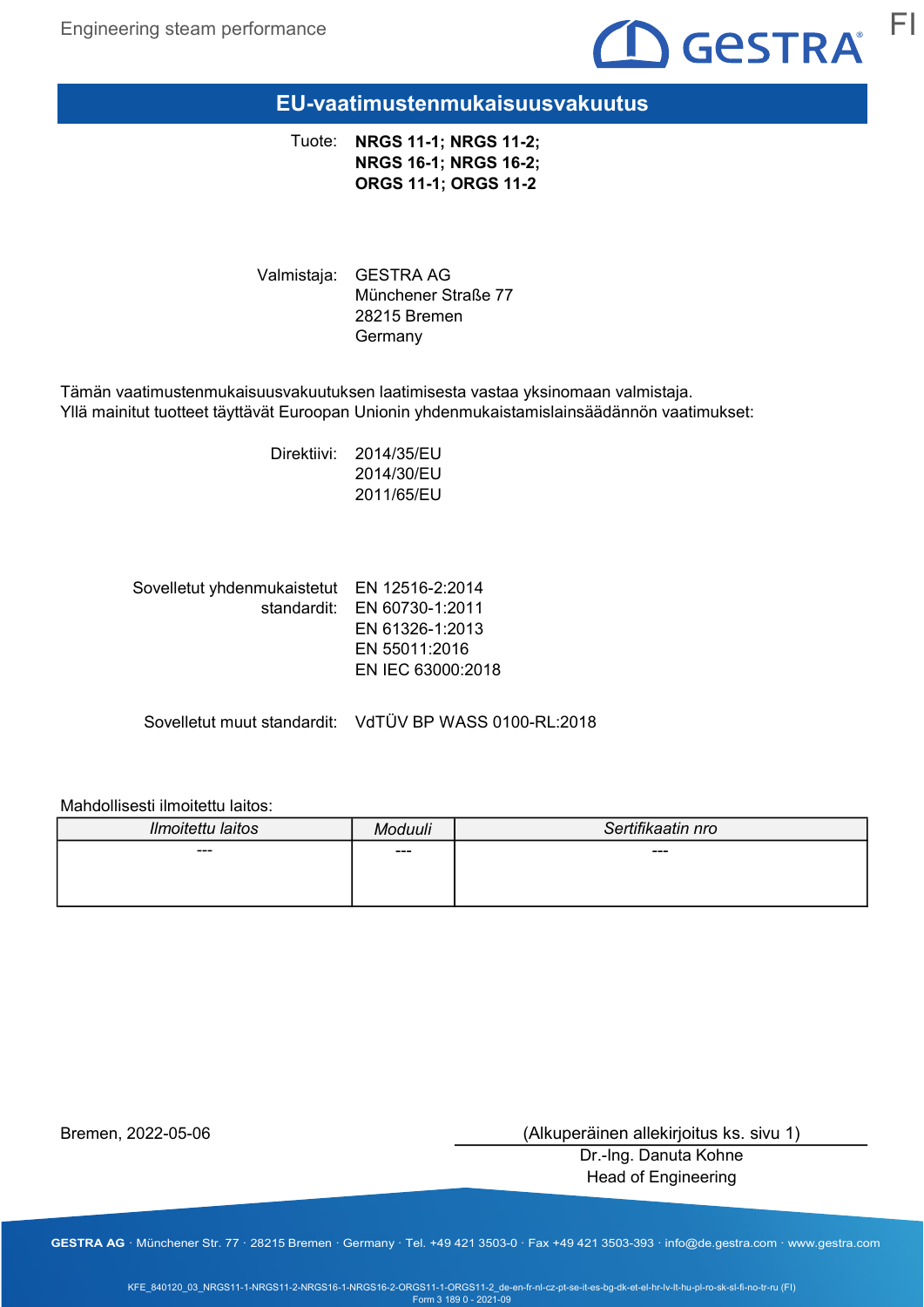

EU-försäkran om överensstämmelse

Produkt: NRGS 11-1; NRGS 11-2; NRGS 16-1; NRGS 16-2; ORGS 11-1; ORGS 11-2

Tillverkare: GESTRA AG Münchener Straße 77 28215 Bremen Germany

Tillverkaren bär ensam ansvaret för utfärdandet av den här försäkran om överensstämmelse. De ovan beskrivna produkterna uppfyller den Europeiska Unionens tillämpliga harmoniseringsrättsföreskrifter:

> Direktiv: 2014/35/EU 2014/30/EU 2011/65/EU

| Tillämpade harmoniserade EN 12516-2:2014 |                             |
|------------------------------------------|-----------------------------|
|                                          | standarder: EN 60730-1:2011 |
|                                          | EN 61326-1:2013             |
|                                          | EN 55011:2016               |
|                                          | EN IEC 63000:2018           |
|                                          |                             |

Övriga tillämpade standarder: VdTÜV BP WASS 0100-RL:2018

### Eventuellt ackrediterat provningsorgan:

| Ackrediterat provningsorgan | Modul | Certifikatsnummer |
|-----------------------------|-------|-------------------|
| ---                         | ---   | ---               |
|                             |       |                   |
|                             |       |                   |

Bremen, 2022-05-06

(Originalunderskrift se sidan 1)

Dr.-Ing. Danuta Kohne Head of Engineering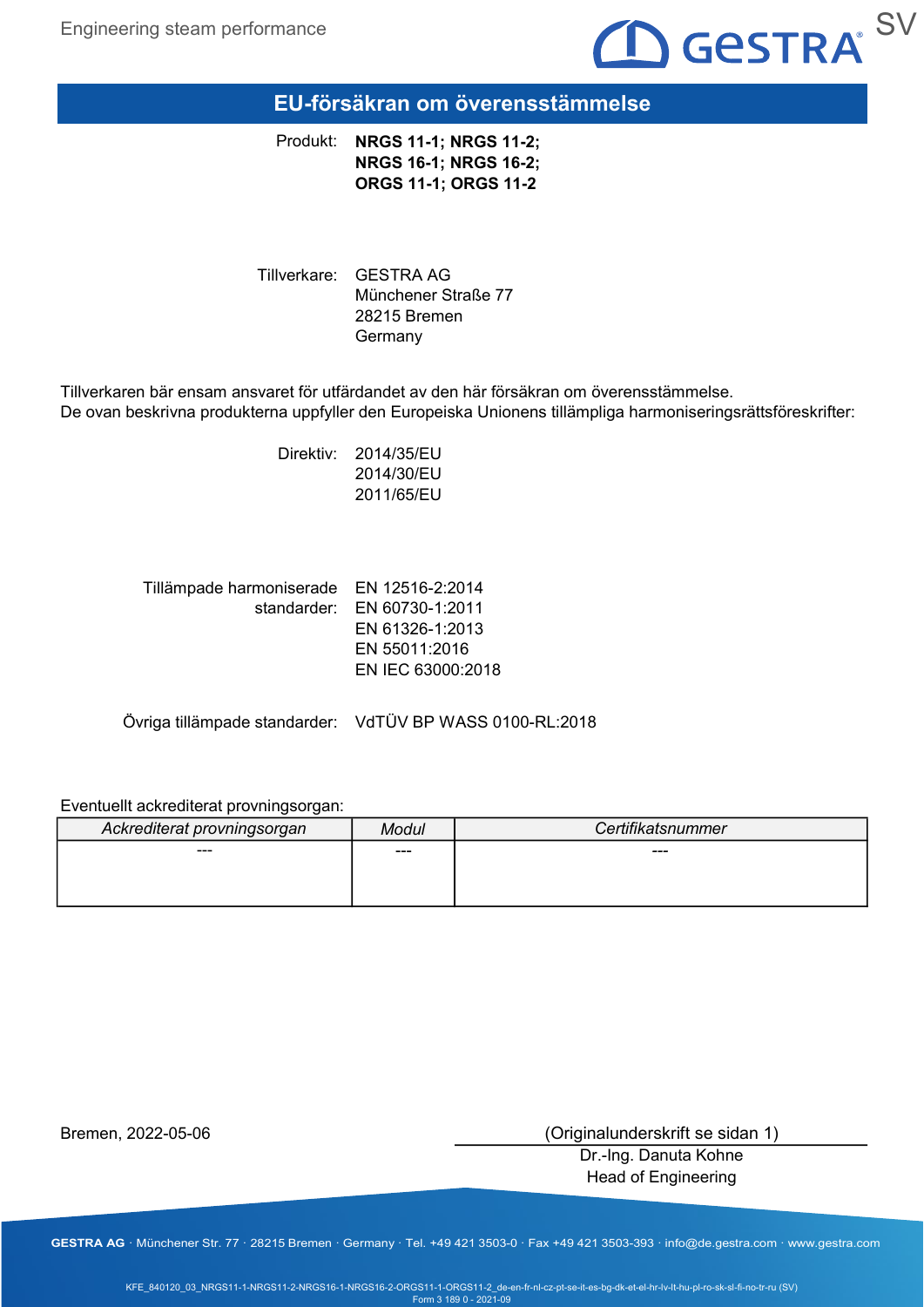

# EU-samsvarserklæring

Produkt: NRGS 11-1; NRGS 11-2; NRGS 16-1; NRGS 16-2; ORGS 11-1; ORGS 11-2

Produsent: GESTRA AG Münchener Straße 77 28215 Bremen Germany

Produsenten har eneansvaret for å utstede denne samsvarserklæringen. Produktene beskrevet ovenfor oppfyller den relevante harmoniseringslovgivningen i EU:

> Direktiv: 2014/35/EU 2014/30/EU 2011/65/EU

Anvendte harmoniserte standarder: EN 12516-2:2014 EN 60730-1:2011 EN 61326-1:2013 EN 55011:2016 EN IEC 63000:2018

Andre anvendte standarder: VdTÜV BP WASS 0100-RL:2018

#### Hvis relevant, skal det meldte organet:

| <b>Underrettet</b> | مانتامہ<br>11 L | $M$ ndul<br>uı |
|--------------------|-----------------|----------------|
| $\sim$ $\sim$      | $---$           | ---            |
|                    |                 |                |
|                    |                 |                |

Bremen, 2022-05-06

(Original-signatur, se side 1)

Dr.-Ing. Danuta Kohne Head of Engineering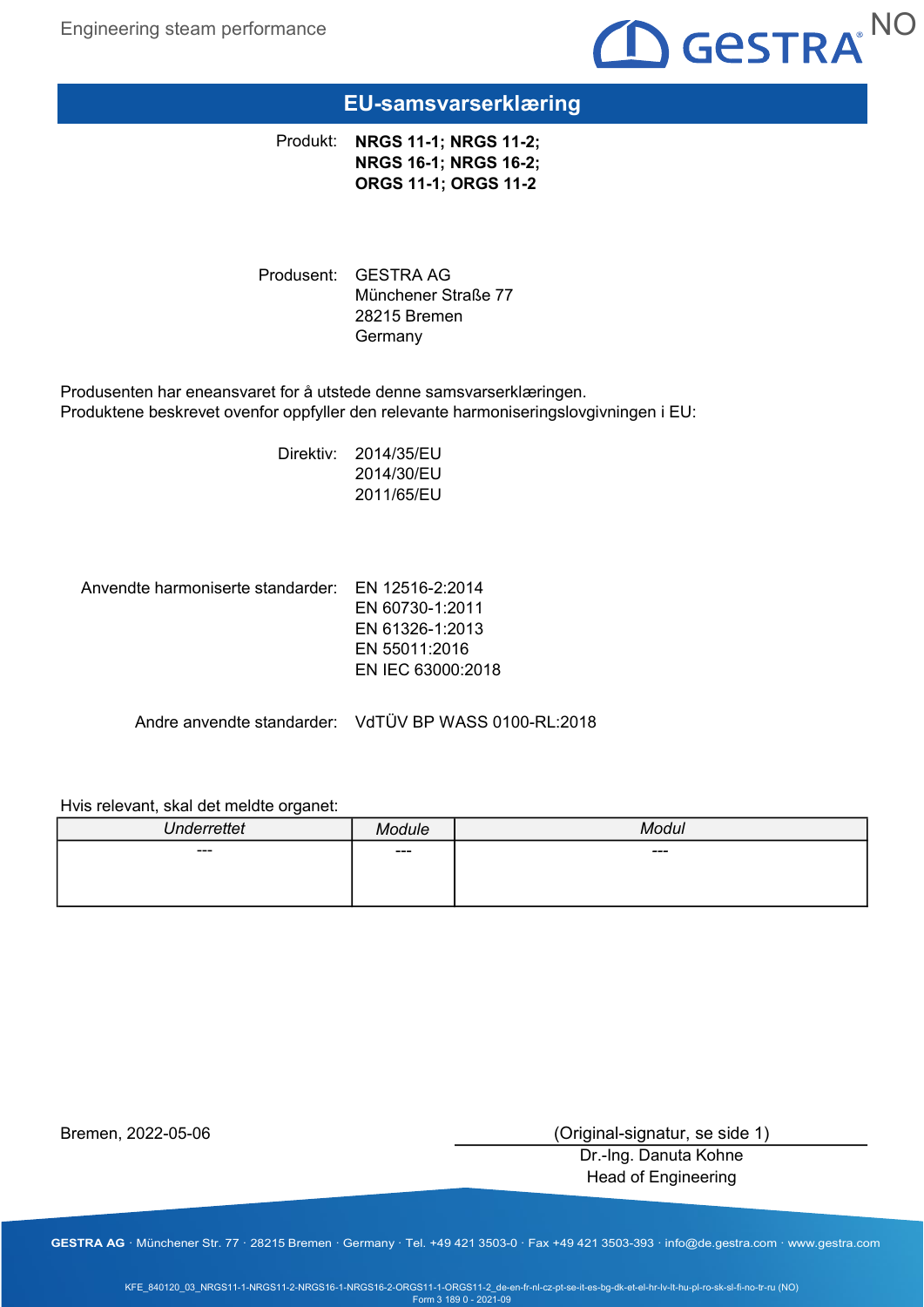

# AB Uygunluk beyanı

Ürün: **NRGS 11-1; NRGS 11-2;** NRGS 16-1; NRGS 16-2; ORGS 11-1; ORGS 11-2

Üretici: GESTRA AG Münchener Straße 77 28215 Bremen Germany

İşbu uygunluk beyanının düzenlenmesinin tüm sorumluluğu sadece üreticiye aittir. Yukarıda tarif edilen ürünler, Avrupa Birliği'nin ilgili uyum mevzuatına uygundur:

> Direktif: 2014/35/EU 2014/30/EU 2011/65/EU

| Uygulanmış uyumlaştırılmış EN 12516-2:2014 |                              |
|--------------------------------------------|------------------------------|
|                                            | standartlar: EN 60730-1:2011 |
|                                            | EN 61326-1:2013              |
|                                            | EN 55011:2016                |
|                                            | EN IEC 63000:2018            |
|                                            |                              |

Uygulanmış diğer standartlar: VdTÜV BP WASS 0100-RL:2018

Duruma göre bilgilendirilen merci:

| <b>Bilgilendirilen merci</b> | Modül | Sertifika no. |
|------------------------------|-------|---------------|
| ---                          | ---   | ---           |
|                              |       |               |
|                              |       |               |

Bremen, 2022-05-06

(Orijinal imza için bakınız sayfa 1)

Dr.-Ing. Danuta Kohne Head of Engineering

GESTRA AG · Münchener Str. 77 · 28215 Bremen · Germany · Tel. +49 421 3503-0 · Fax +49 421 3503-393 · info@de.gestra.com · www.gestra.com

KFE\_840120\_03\_NRGS11-1-NRGS11-2-NRGS16-1-NRGS16-2-ORGS11-1-ORGS11-2\_de-en-fr-nl-cz-pt-se-it-es-bg-dk-et-el-hr-lv-lt-hu-pl-ro-sk-sl-fi-no-tr-ru (TR) Form 3 189 0 - 2021-09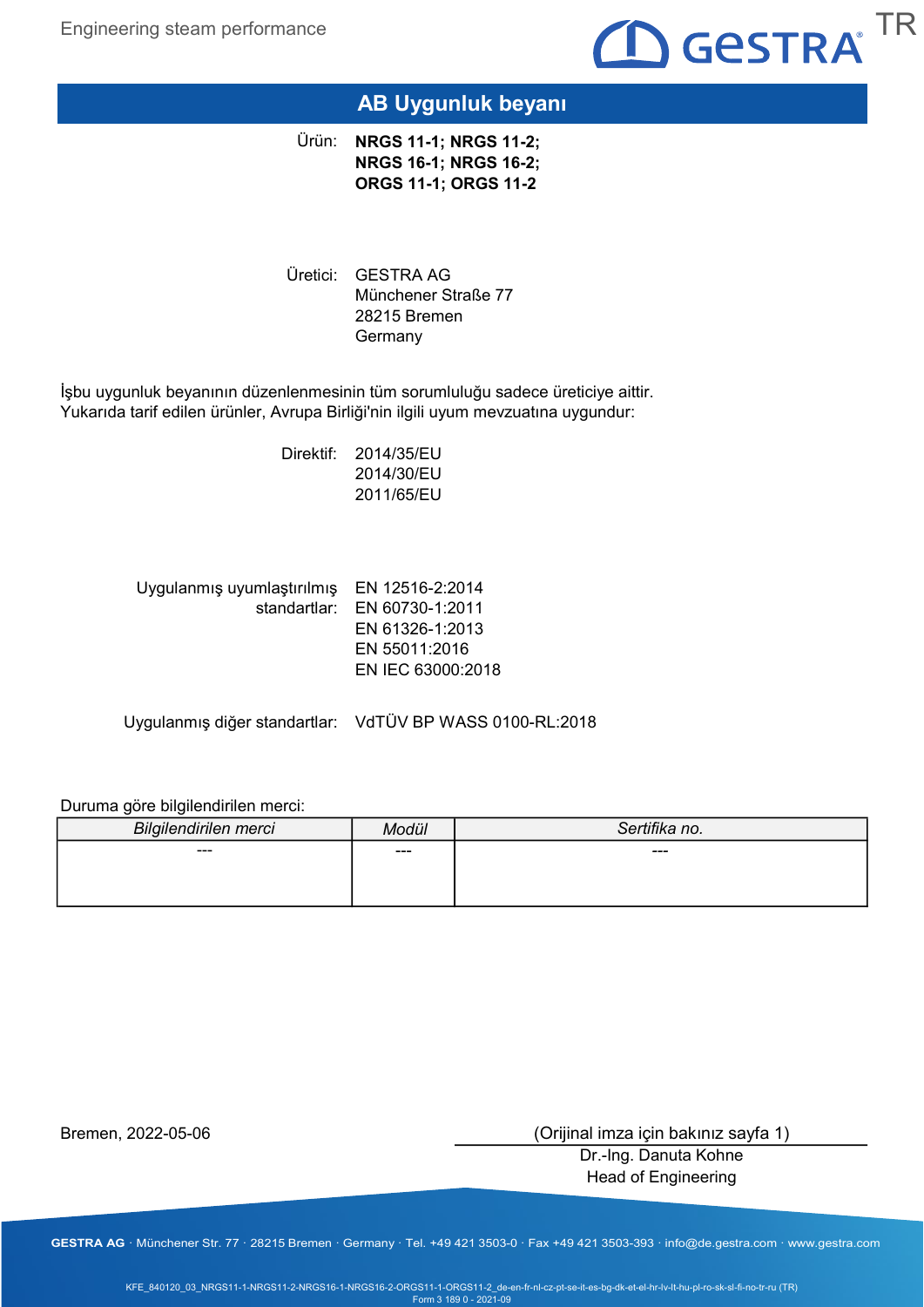

### Сертификат соответствия нормам ЕС

Изделие: NRGS 11-1; NRGS 11-2; NRGS 16-1; NRGS 16-2; ORGS 11-1; ORGS 11-2

Производитель: GESTRA AG Münchener Straße 77 28215 Bremen Germany

Единоличную ответственность за составление настоящего сертификата соответствия несет производитель.

Указанные выше изделия отвечают нормативным актам по гармонизации Евросоюза:

Директива: 2014/35/EU 2014/30/EU 2011/65/EU

| Использованные согласованные EN 12516-2:2014 |                        |
|----------------------------------------------|------------------------|
|                                              | нормы: EN 60730-1:2011 |
|                                              | EN 61326-1:2013        |
|                                              | EN 55011:2016          |
|                                              | EN IEC 63000:2018      |
|                                              |                        |

Прочие использованные нормы: VdTÜV BP WASS 0100-RL:2018

#### Уполномоченная организация, если имеется:

| Уполномоченная организация | Модуль | № сертификата |
|----------------------------|--------|---------------|
| ---                        | $--$   | ---           |
|                            |        |               |
|                            |        |               |

Bremen, 2022-05-06

(Оригинал подписи см. на стр. 1)

Dr.-Ing. Danuta Kohne Head of Engineering